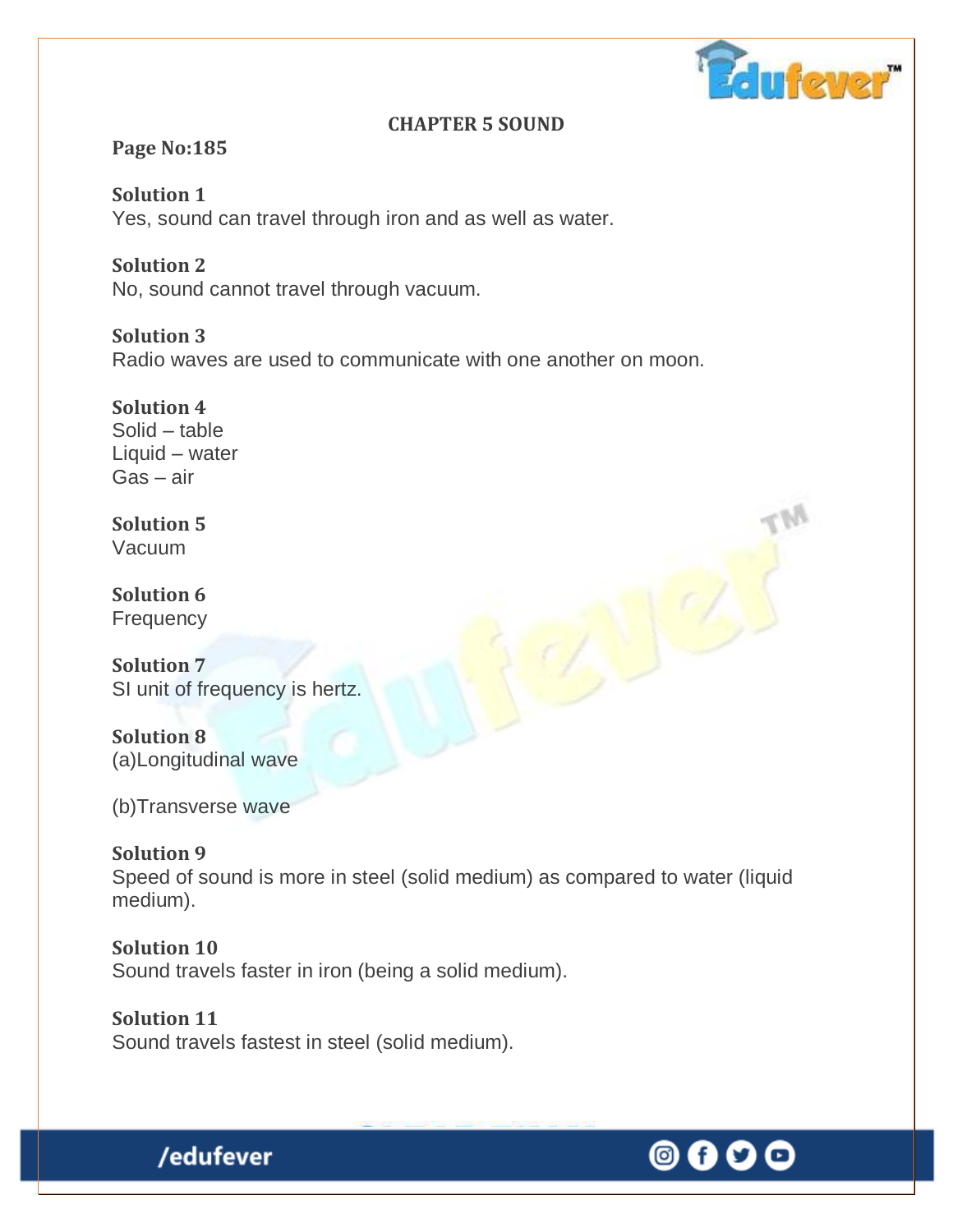

**Solution 12** (a)Sound travels slowest in gases. (b)Sound travels fastest in solids.

**Solution 13** (a) Speed of sound in copper = 3750m/s

(b) Speed of sound in aluminium = 5100m/s

**Solution 14**

It is more convenient to put the ear to the track to hear a train approaching from far away because sound travels faster in solids than in air.

### **Solution 15**

Speed of sound (at  $20°C$ ) in: (a) Air = 344 m/s (b) Water =1498 m/s (c) Iron =5130 m/s

**Solution 16** Supersonic aircrafts

**Solution 17** Supersonic Speed

### **Solution 18**

Supersonic speed refers to the speed of an object which is greater than the speed of sound.

### **Solution 19**

It is common observation that in the rainy season, the flash of lightning is seen first and the sound of thunder is heard a little later. That's because, speed of light is very high as compared to speed of sound in air.

### **Solution 20**

Transverse and Longitudinal waves.

**Solution 21** Transverse (water) waves.



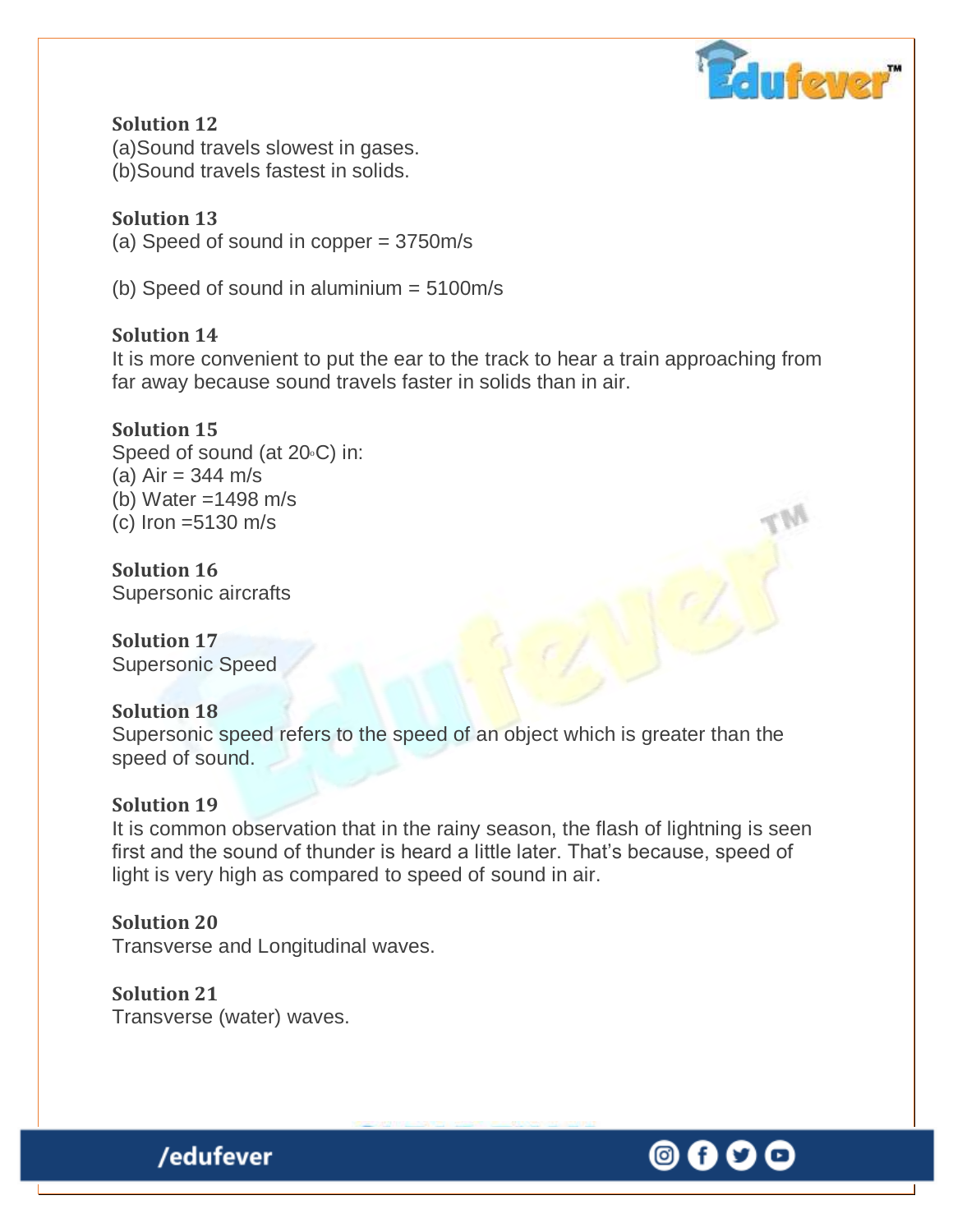

**Solution 22** Longitudinal (sound) waves.

**Solution 23** (a) Longitudinal waves

(b) Transverse waves.

**Solution 24** (a) Longitudinal waves

(b) Transverse waves

**Solution 25** Transverse waves

**Solution 26** An object should vibrate in order to produce sound.

**Solution 27** Vocal cords vibrate in our voice box when we talk.

**Solution 28** Tuning fork is used to produce sound in laboratory experiments.

**Solution 29** The sound waves in air are longitudinal waves.

### **Solution 30** The conclusion from the observation is that the prongs of tuning fork are vibrating, and the vibrating prongs carry energy which gets transmitted to surrounding medium.

**Page No:186** 

**Solution 31** False

**Solution 32**  Slowest: Sound Fastest: light

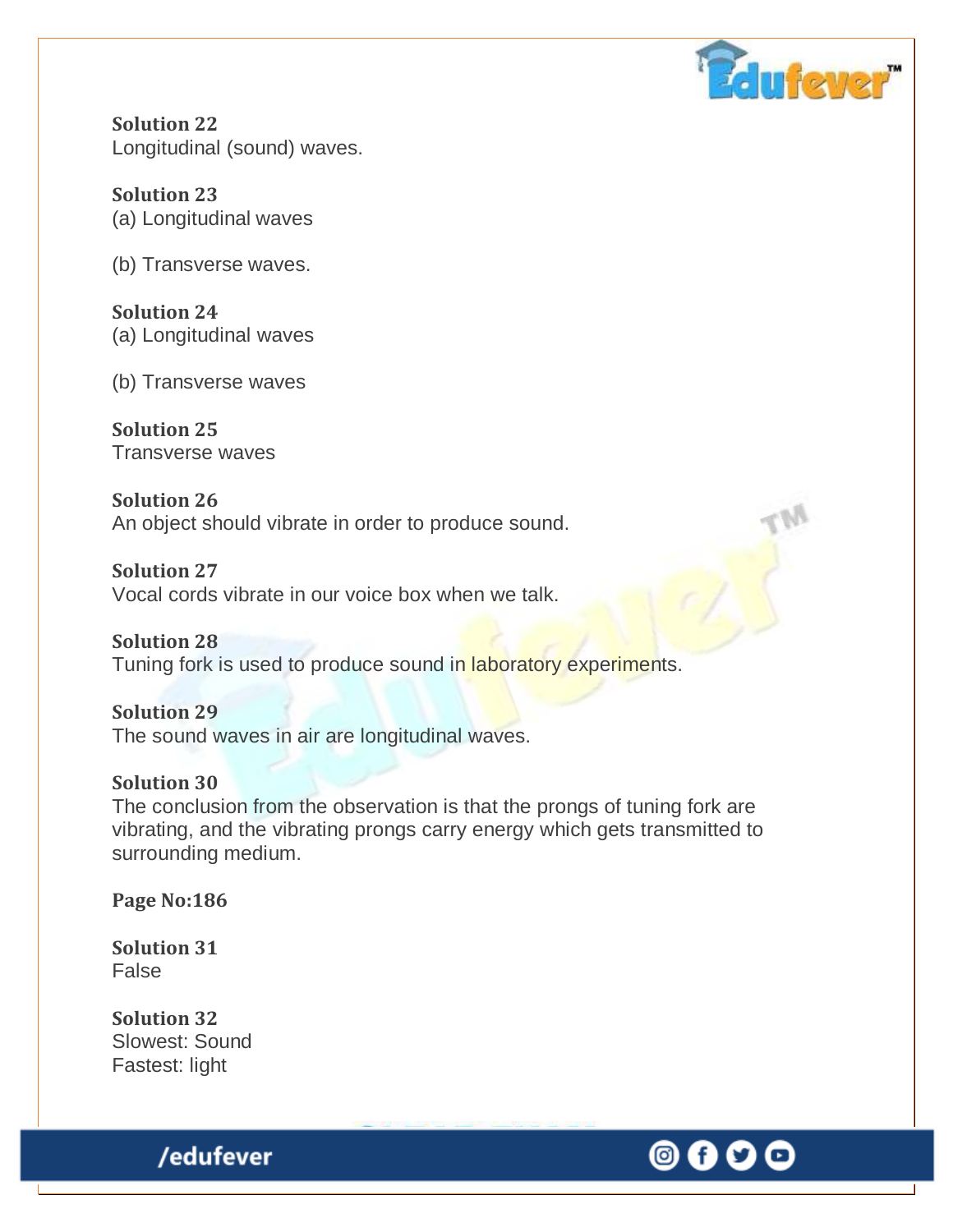

**Solution 33** Supersonic is used to denote a speed greater than the speed of sound.

# **Solution 34**

Sound travels faster in hydrogen ( speed of sound in hydrogen is 1284m/s)

# **Solution 35**

The number 256 on tuning fork signifies the frequency of tuning fork.

# **Solution 36**



# **Solution 37**

Frequency =  $\frac{1}{time period}$  $=\frac{1}{0.02}$  = 50Hz

# **Solution 38**

Velocity of sound = Frequency x wavelength Speed of sound in air is constant. Hence, frequency x wavelength  $=$  constant If frequency is doubled, wavelength is reduced to half.

# **Solution 39**

The frequency in hertz is equal to the number of waves produced per second. In this case, 20 waves are produced per second, so the frequency of sound waves is 20 hertz.

# **Solution 40**

- (a) Vibrations
- (b)Compressions; lower; rarefactions
- (c)Hertz; wavelength; metres
- (d) Vacuum
- (e)Greater

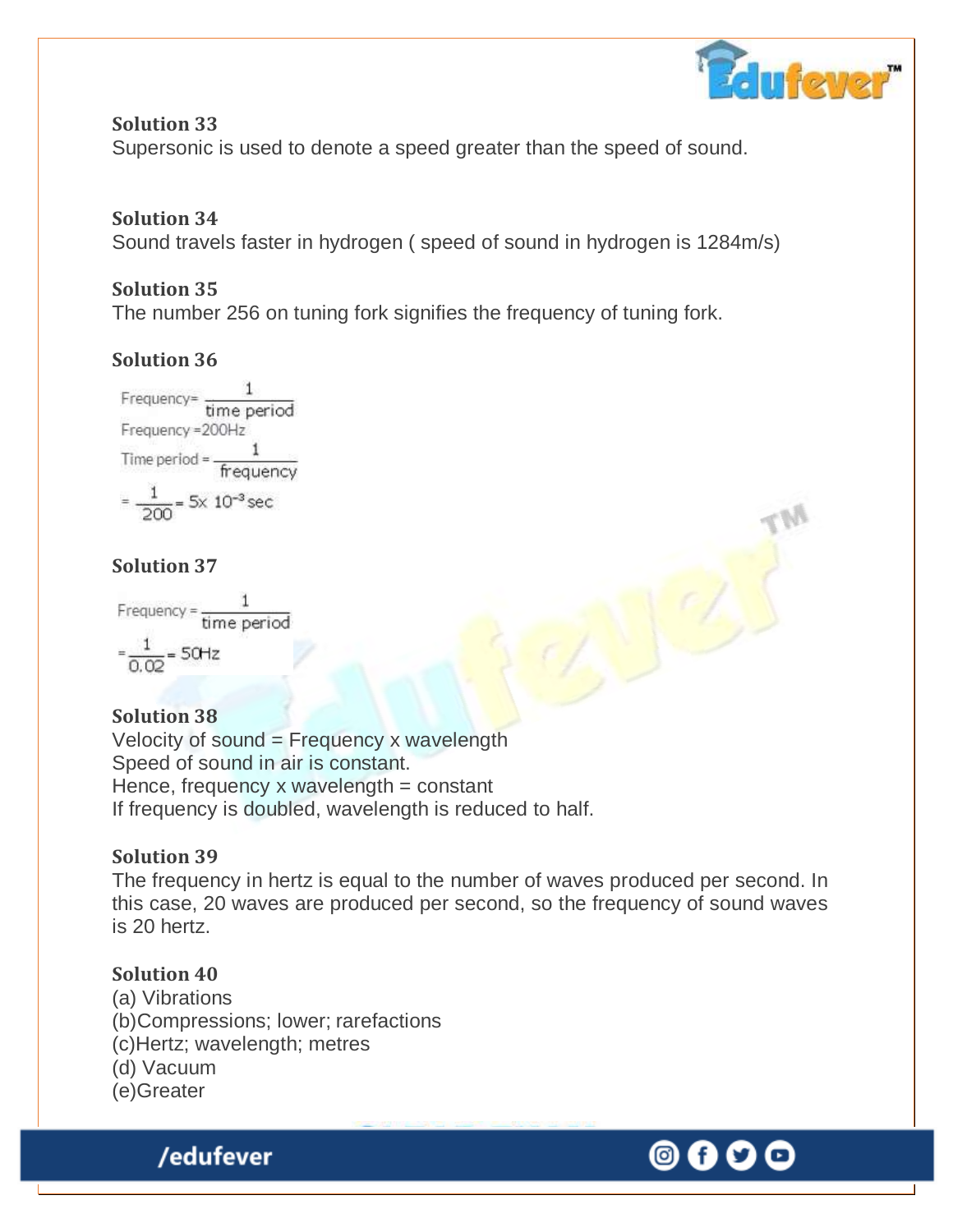

#### (f) Decreases

#### **Solution 41**

Vacuum means empty space, region with no matter particles. Sound cannot travel through vacuum because vacuum has no molecules which can vibrate and carry sound waves.

#### **Solution 42**

The maximum displacement of the particles of the medium from their original undisturbed positions, when a wave passes through the medium, is called amplitude (A) of the wave.



### **Solution 43**

(a) A wave in which the particles of the medium vibrate back and forth in the 'same direction', in which the wave is moving, is called a longitudinal wave. These

waves can be produced in all the three media: solids, liquids and gases. A wave in which the particles of the medium vibrate up and down, 'at right angles' to the direction in which the wave is moving, is called a transverse wave. It can be produced in solids and liquids but not in gases.

(b) Sound is a longitudinal wave.

#### **Solution 44**

Due to the very high speed of light we see the ball hitting the bat first. And it is due to comparatively lower speed of sound that the sound of hitting is heard a little later.

### **Solution 45**

Light travels much faster than sound. Due to this, the flash of lightning is seen first and the sound of thunder is heard a little later.

### **Solution 46**

Light travels much faster than sound. Due to this, the flash of gun shot is seen



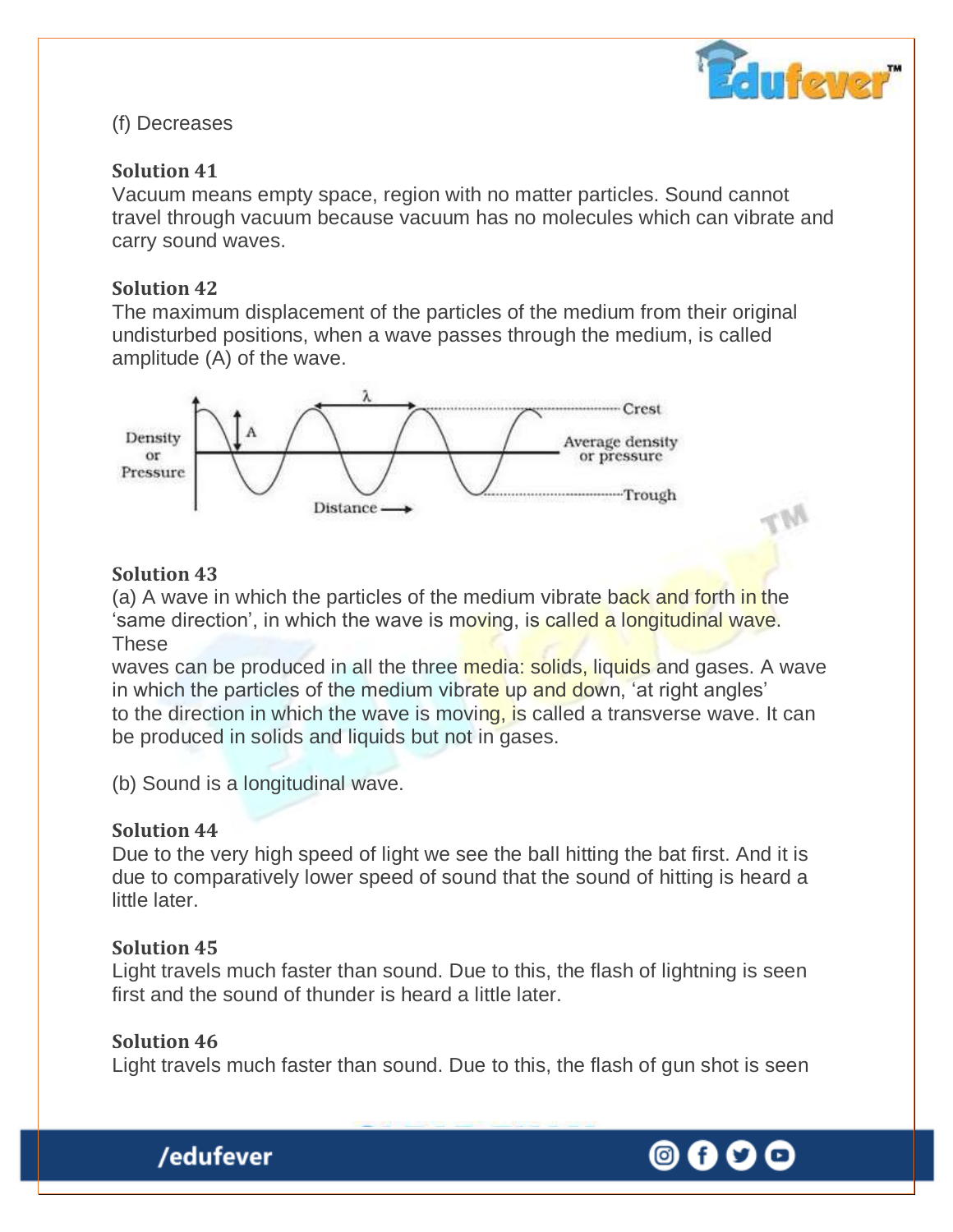

first and the sound of gun shot is heard a little later.

### **Solution 47** Sound waves in air: Longitudinal, Compression, Rarefaction Water waves: Transverse, Crest, Trough

### **Solution 48**

(a) Sound can be produced by the following methods:

(i) By vibrating strings (as in a sitar),

- (ii) By vibrating air (as in a flute),
- (iii) By vibrating membranes (as in a drum)
- (iv) By vibrating plates (as in cymbals)

#### (b) Speed of sound wave= frequency x wavelength

```
(b)Speed of sound wave= frequency x wavelength
v = f \times \lambdaFrequency f=2kHz= 2000Hz
Wavelength, \lambda = 65cm
         = 0.65 m
Velocity, y= 2000 x 0.65=1300m/s
```
### **Solution 49**

This is due to the fact that when the ringing bell is held tightly with our hand, it stops vibrating and the sound coming from it also stops.

### **Solution 50**

Sound is produced by the following objects:

- (i) Vibrating stretched strings of sitar
- (ii) Vibrating stretched membranes of tabla
- (iii) Vibrating prongs of a tuning fork
- (iv) Vibrating wings of mosquito
- (v) Vibrating air columns in flute.

### **Solution 51**

In most of the cases, a sound producing object vibrates so fast that we cannot see its vibrations with our eyes. The time inetrval between two successive vibration is lower than the persistence of vision. Hence we see the object in static state and not in vibration mode.

### **Solution 52**

Fill water in a beaker up to its brim. Touch the surface of water with the prongs of a sound making tuning fork (which has been struck on a hard rubber pad). The



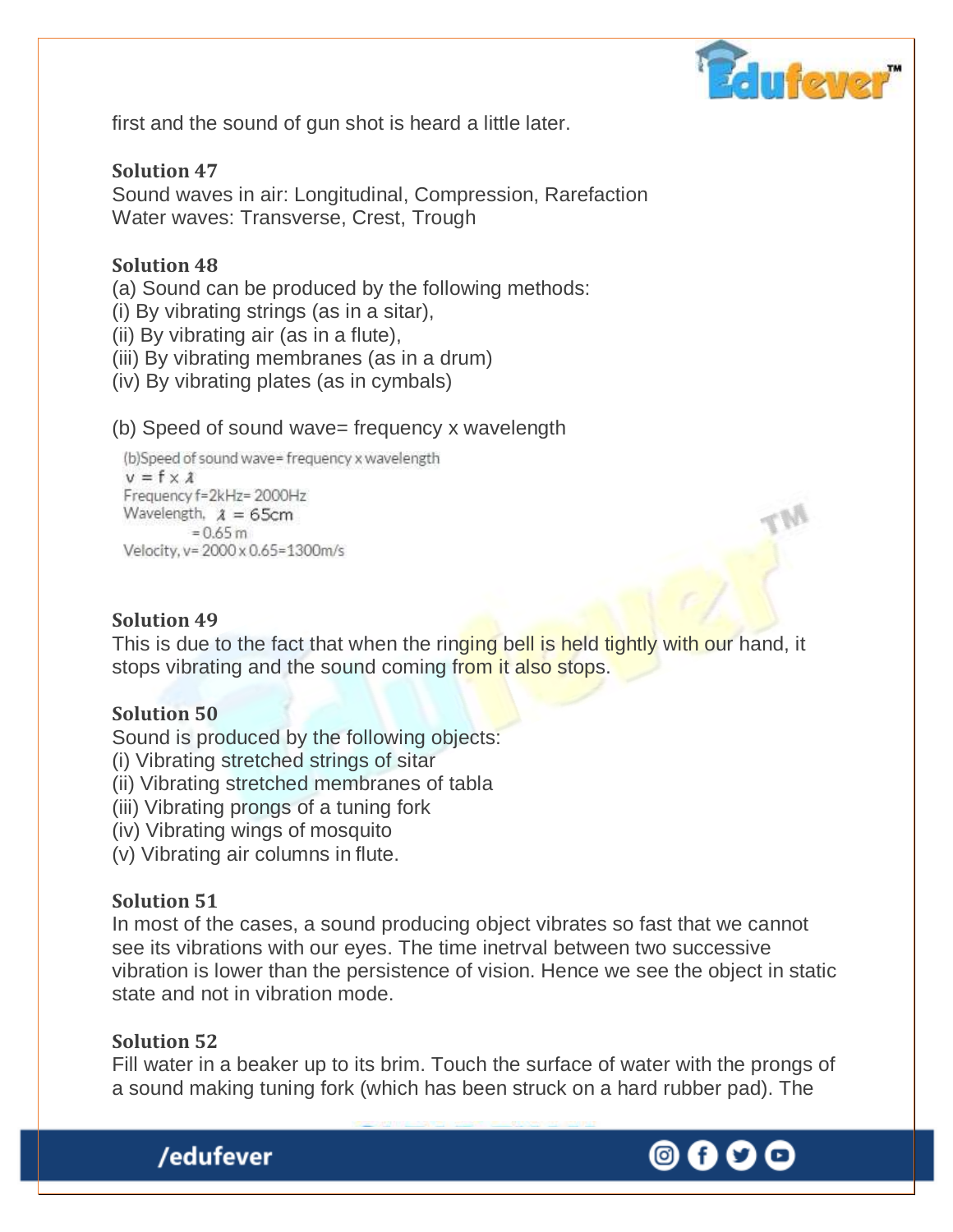

prongs of tuning fork producing sound splash water. This shows that the prongs of a sound producing tuning fork are vibrating (moving forwards and backwards rapidly).



The prongs of a sound producing tuning fork splash water, so they are vibrating.

### **Solution 53**

The sound of a gas travels through the vibrations of air layers so it reaches first, but the smell of gas reaches the person through the actual movement of the air layers, which takes more time.

# **Solution 54**

Frequency is number of vibrations produced per second i.e. 128 Hz.

Frequency is number of vibrations produced per second i.e. 128 Hz. Wavelength,  $\lambda = 2.7$  m Speed of sound wave= frequency x wavelength  $v = f \times \lambda$ Velocity, v= 128 x 2.7 = 345.6 m/s

# **Solution 55**

Velocity of wave= 340m/s Frequency= 512 Hz Wavelength=? Speed of sound wave= frequency x wavelength

/edufever

Velocity of wave= 340m/s Frequency= 512 Hz Wavelength=? Speed of sound wave= frequency x wavelength  $v = f \times \lambda$  $\lambda = \frac{\text{Velocity of wave}}{2}$ Frequency Hence.  $\frac{340}{512}$  = 0.66 m

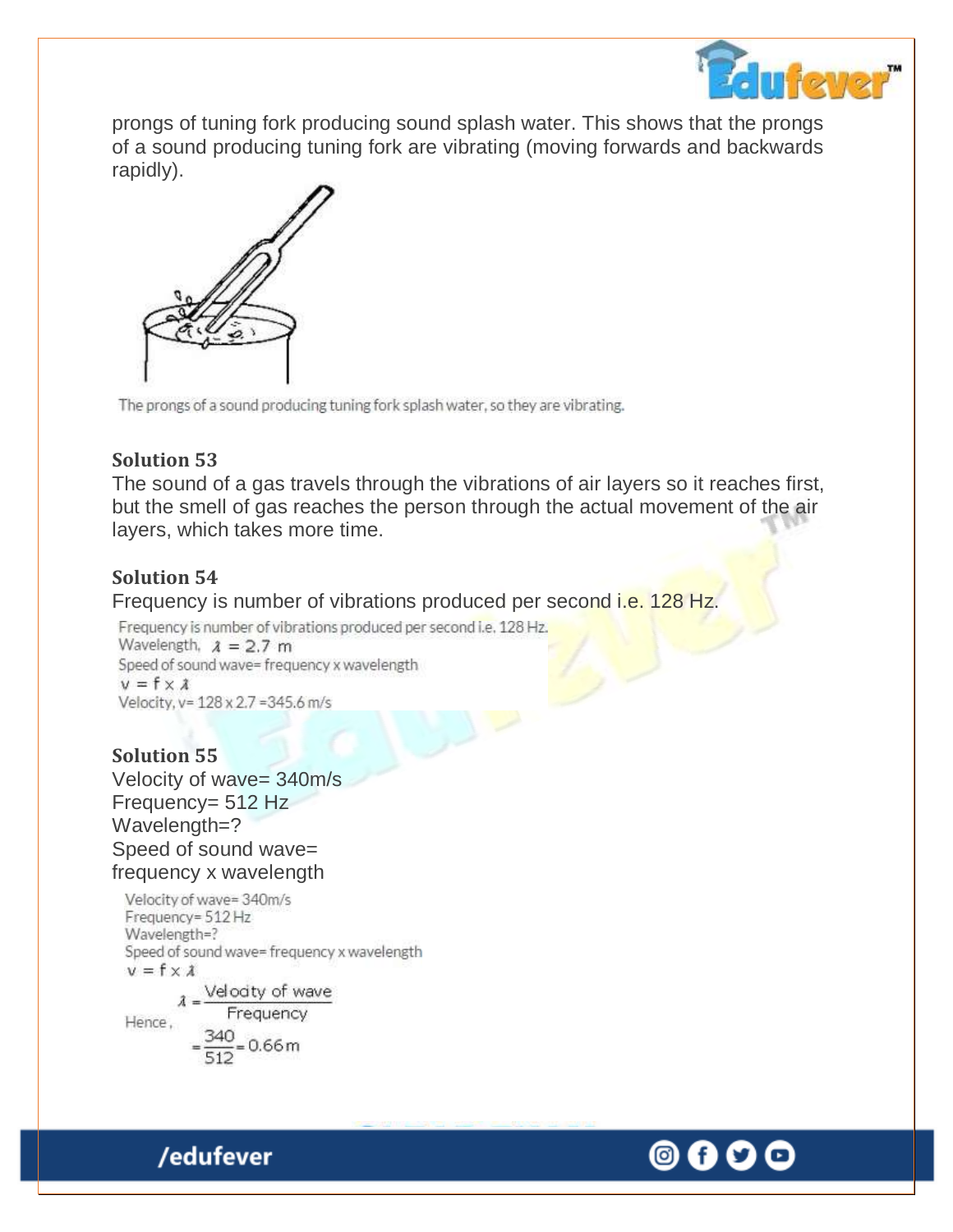

The number of complete waves (or cycles) produced in one second is called frequency of the wave.

The time required to produce one complete wave (or cycle) is called time-period of the wave.

The time taken to complete one vibration is called time-period. Relation between time-period and frequency of a wave is:

The number of complete waves (or cycles) produced in one second is called frequency of the wave. The time required to produce one complete wave (or cycle) is called time-period of the wave. The time taken to complete one vibration is called time-period. Relation between time-period and frequency of a wave is:

 $Frequency = \frac{1}{time period}$ 

### **Solution 57**

A ringing bell suspended in a vacuum chamber cannot be heard outside because sound cannot travel through vacuum as it has no molecules which can vibrate and carry sound waves.

# **Solution 58**

Frequency, f=1020Hz Velocity, v=340m/s Wavelength  $=$ ? Speed of sound wave= frequency x wavelength

```
Frequency, f=1020Hz
Velocity, y=340m/s
Wavelength =?
Speed of sound wave= frequency x wavelength
v = f \times \lambda\lambda = \frac{\text{Velocity of wave}}{\text{Frequency}}=\frac{340}{1020} = 0.333 m = 33.3 cm
```
### **Solution 59**

/edufever

A compression is that part of a longitudinal wave in which the particles of the medium are closer to one another than they normally are, and there is a momentary reduction in volume of the medium. It is a region of high pressure. A rarefaction is that part of a longitudinal wave in which the particles of the medium are farther apart than normal, and there is a momentary increase in the

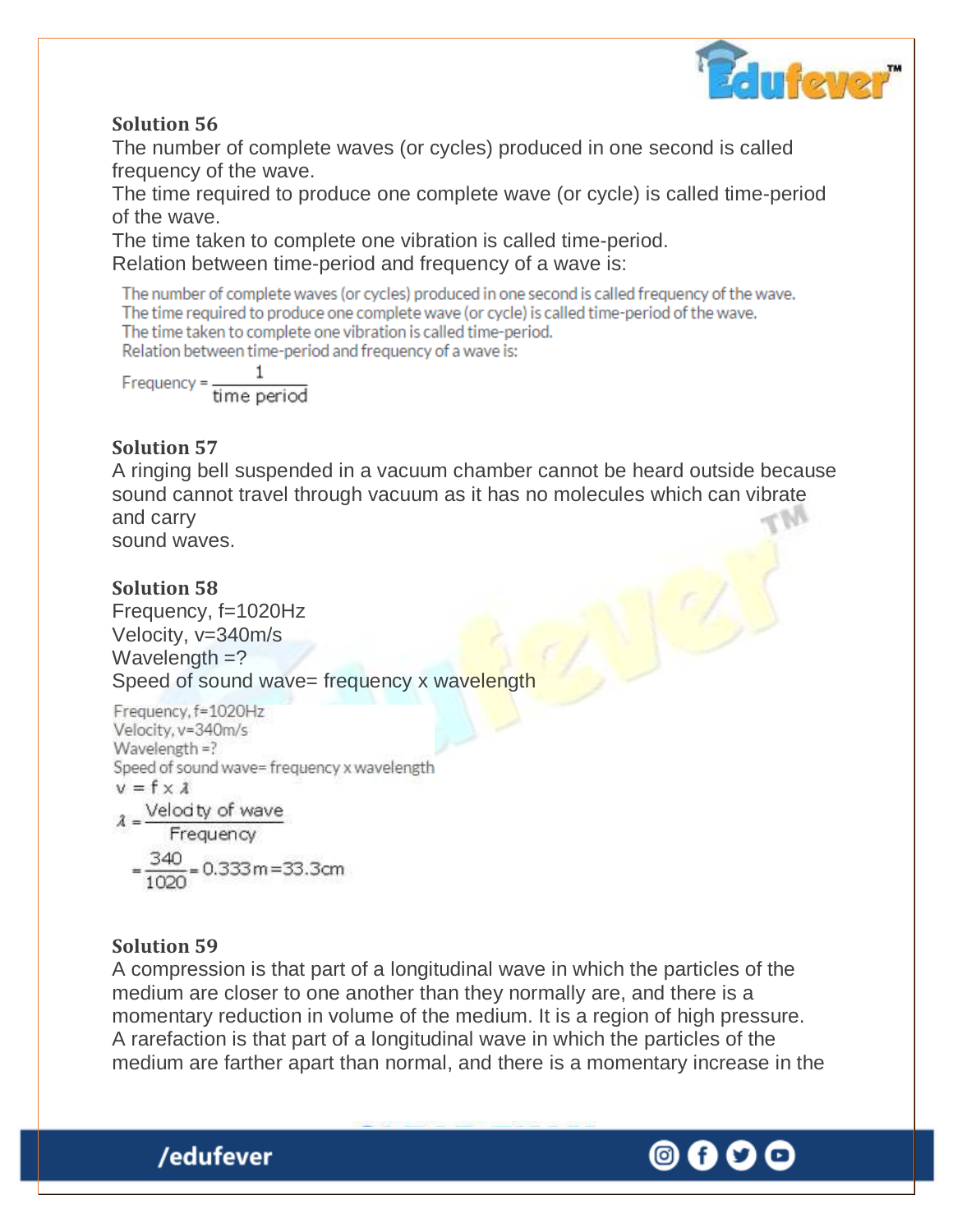

volume of the medium. It is a region of low pressure.



#### **Page No:187**

#### **Solution 60**

(a) Sound is that form of energy which makes us hear. Sound waves are longitudinal waves in air.

(b) Sound cannot travel through vacuum. This can be shown by the following experiment:

(i) A ringing electric bell is placed inside an air tight glass jar containing air. We can hear the sound of ringing bell clearly. Thus, when air is present as medium in the bell jar, sound can travel through it and reach our ears.

(ii) The bell jar containing ringing bell is placed over the plate of a vacuum pump. Air is gradually removed from the bell jar by switching on the vacuum pump. As more and more air is removed from the bell jar, the sound of ringing bell becomes fainter and fainter. And when all the air is removed from the bell jar, no sound can be heard at all. Thus, when vacuum is created in the bell jar, then the sound of ringing bell placed inside it cannot be heard.

This shows that sound cannot travel through vacuum.



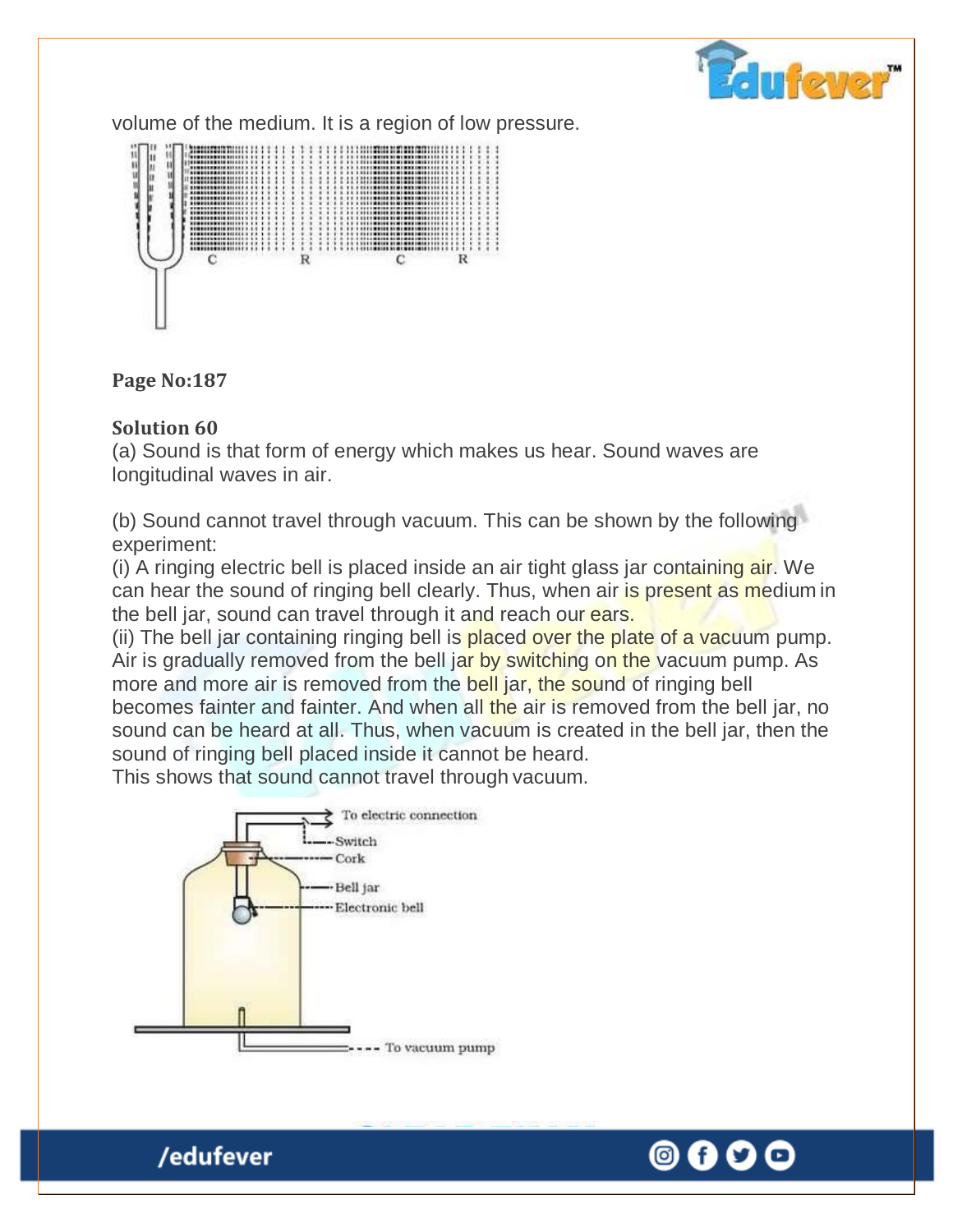

(a) Sound is produced when an object vibrates. For example, the sound of our voice is produced by the vibrations of two vocal cords in our throat caused by air coming from the lungs.

(b) When an object vibrates (and makes sound), then the air layers around it also start vibrating in exactly the same way and carry sound waves from the sound producing object to our ears.

Suppose a tuning fork is vibrating and producing sound waves in air. Since the prongs of the tuning fork are vibrating, the individual layers of air are also vibrating. Sound travels in the form of longitudinal waves in which the back and forth vibrations of the air layers are in the same direction as the movement of sound wave.



### **Solution 62**

(a) If the air is gradually pumped out of the glass vessel, no sound of the electric bell can be heard because vacuum is created in the vessel and there are no air molecules to carry sound vibrations.

(b) Sound cannot be heard on the surface of moon because there is no air on the moon to carry the sound waves.

Astronauts talk to one another on the surface of moon through wireless sets using radio waves. This is because radio waves can travel even through vacuum though sound waves cannot travel through vacuum.

# **Solution 63**

(a) The number of vibrations per second is called frequency.

The minimum distance in which a sound wave repeats itself is called its wavelength.

The distance travelled by a wave in one second is called velocity of wave. Relation between velocity, frequency and wavelength of a wave:



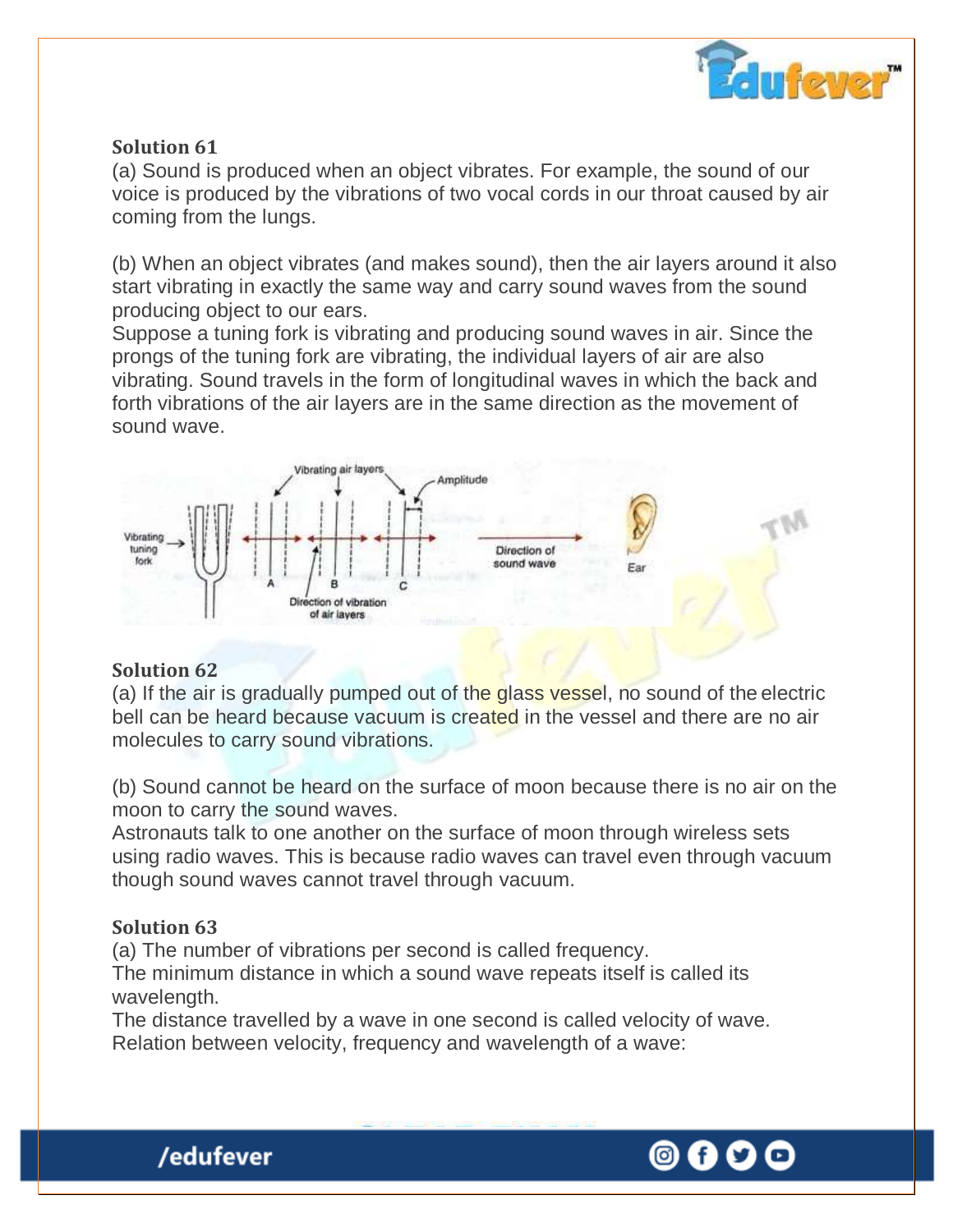

Velocity of wave= frequency x wavelength Velocity of wave= frequency x wavelength  $v = f \times \lambda$ (b) Time period, T=1/256 s Velocity, V = 350m/s Frequency =  $\frac{1}{time period}$  = 256 Hz  $\lambda = \frac{\text{Velocity of wave}}{\text{Frequency}}$  $=\frac{350}{256}$  = 1.36 m

### **Solution 64**

(a) A wave in which the particles of the medium vibrate back and forth in the 'same direction', in which the wave is moving, is called a longitudinal wave. These waves can be produced in all the three media: solids, liquids and gases.



Diagram to explain the meaning of a longitudinal wave.

A wave in which the particles of the medium vibrate up and down 'at right angles' to the direction in which the wave is moving, is cal transverse wave. It can be produced in solids and liquids but not in gases.



Diagram to explain the meaning of a transverse wave.

(b) Longitudinal waves:

/edufever

(i) The waves which travel along a spring when it is pushed and pulled at one end.

(ii) Sound waves in air Transverse waves:

(i) The waves produced by moving one end of a long spring up and down rapidly, while other end is fixed.

(ii) The water waves or ripples formed on the surface of water in a pond.

# **Solution 65**

(a) A compression is that part of a longitudinal wave in which the particles of the

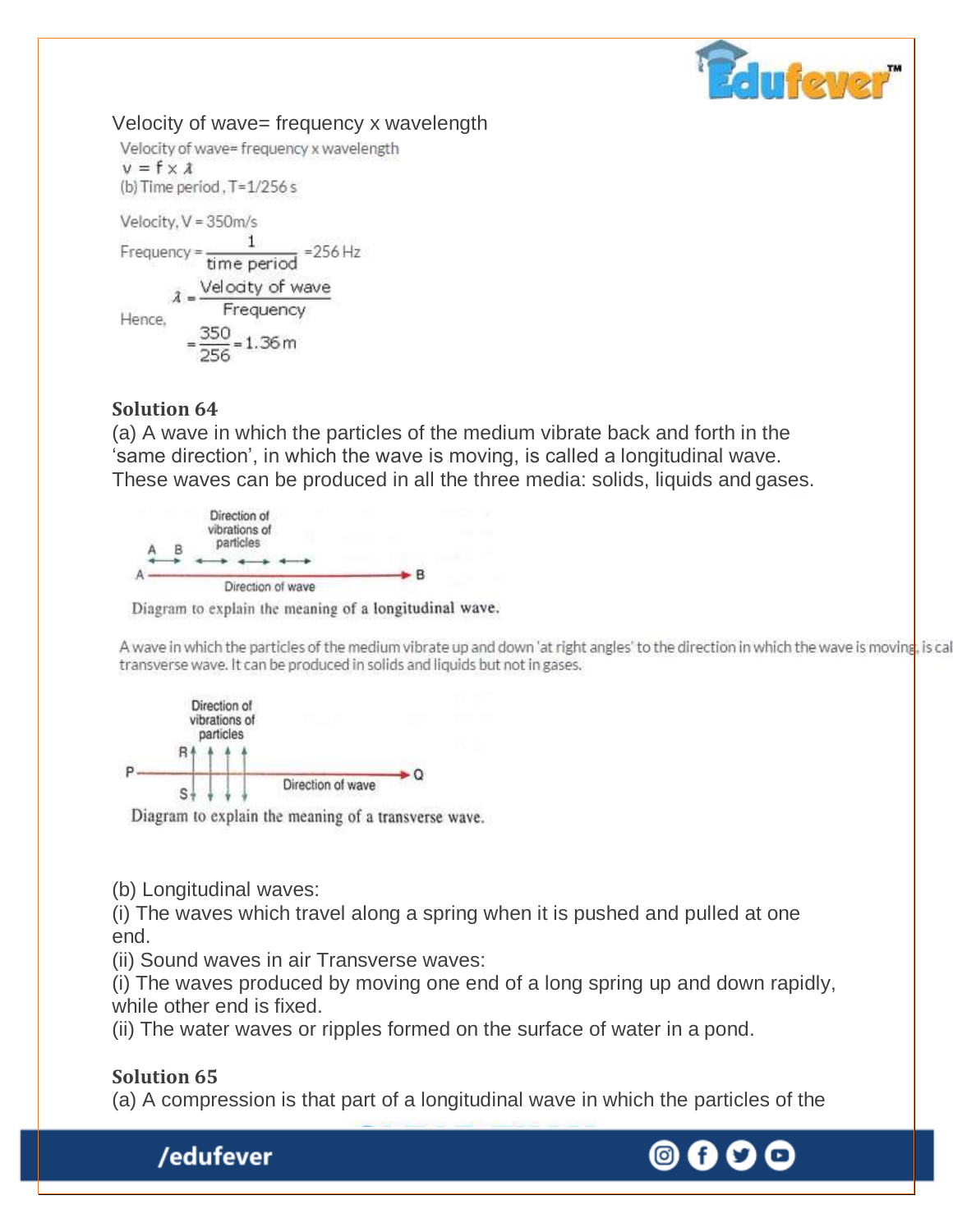

medium are closer to one another than they normally are, and there is a momentary reduction in volume of the medium.

A rarefaction is that part of a longitudinal wave in which the particles of the medium are farther apart than normal, and there is a momentary increase in the volume of the medium.

Longitudinal waves consist of compressions and rarefactions.<br>(b) Speed =  $\frac{\text{Distance}}{\text{Distance}}$ 

time Speed =  $330m/s$ Distance =  $1.32$ km =  $1320$  m

Time =  $\frac{\text{distance}}{\text{speed}} = \frac{1320}{330}$  = 4sec

# **Solution 66**

(a) The 'elevation' or 'hump' in a transverse wave is called crest. It is that part of the transverse wave which is above the line of zero disturbance of the medium. The 'depression' or 'hollow' in a transverse wave is called trough. It is that partof the transverse wave which is below the line of zero disturbance of medium. A ransverse wave consists of crests and troughs.

```
(b) Speed of sound= 332m/s 
Time = 3 secA transverse wave consists of crests and troughs.
  (b) Speed of sound=332m/s
 \frac{1}{2}Time = 3 sec
Speed = \frac{Distance}{Time}time
 Distance = Speed x Time
       = 332 \times 3 = 996 m
```
# **Solution 67**

/edufever

(a) When we put our ear to a railway line, we can hear the sound of an approaching train even when the train is far off but its sound cannot be heard through the air. This is due to the fact that sound travels much more fast through the railway line made of steel than through air.

(b) There is no actual movement of air from the sound-producing body to our ear. The air layers only vibrate back and forth, and transfer the sound energy from one layer to the next layer till it reaches our ear.

This will be clear from an example: If we turn on a gas tap for a few seconds, a person standing a few metres away will hear the sound of escaping gas first and

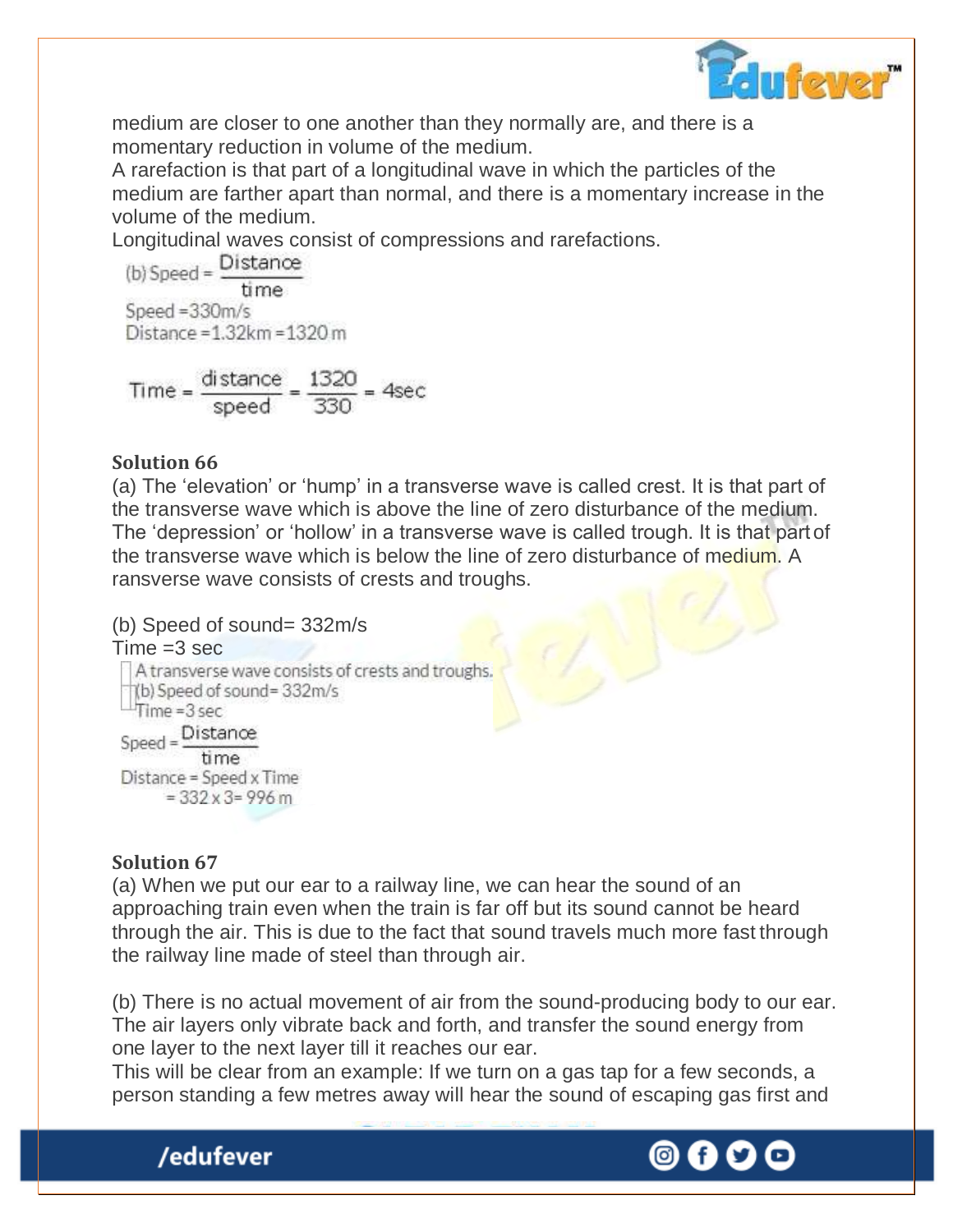

the smell of gas reaches him afterwards. The sound of gas travels through the vibrations of air layers so it reaches first, but the smell of gas reaches the person through the actual movement of the air layers, which takes more time. So, it is clear that the sound is not being transmitted by the actual movement of air from the gas tap to person, otherwise he would hear and smell the gas at the same time.

### **Page No:188**

### **Solution 81**



### **Solution 82**

(a) Given that there are four complete waves.

(a) Given that there are four complete waves.  $x = 1 + 1$ 

Wavelength = 
$$
\frac{\text{total length of string}}{\text{number of waves}} = \frac{20}{4} = 5 \text{cm} = 0.05 \text{m}
$$

(b) Frequency = vibrations per sec x number of complete waves  $= 30 \times 4 = 120$  Hz (c) Speed = frequency x wavelength  $= 120 \times 0.05 = 6m/s$ 

(b) Frequency = vibrations per sec x number of complete waves  $= 30 \times 4 = 120$  Hz

(c ) Speed = frequency x wavelength  $= 120 \times 0.05 = 6$ m/s

# **Solution 83**

Sound can travel through all the given materials.

# **Solution 84**

- (a) Z medium has no fixed shape and no fixed volume.
- (b) W medium has a fixed volume but no fixed shape.
- (c) Y medium has the same composition as that on the moon.

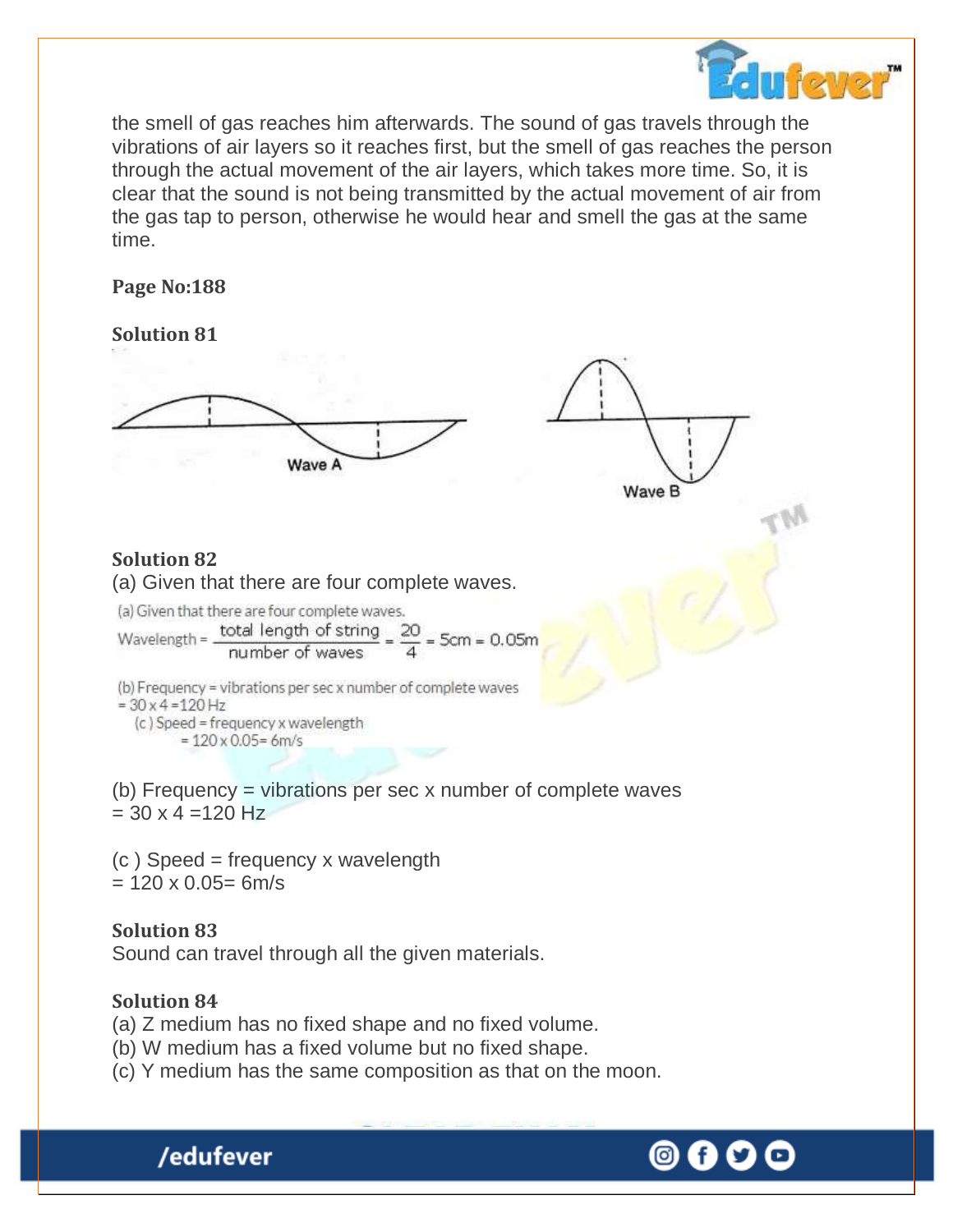

(d) X medium has a fixed shape and a fixed volume.

# **Solution 85**

(i) The distance between two consecutive compressions or rarefactions is equal to its wavelength. Hence,

wavelength is =20 cm= 0.20 m

(ii) Speed of wave =4 m/s Wavelength=0.20 m Speed of wave =frequency x wavelength  $4 \text{ m/s} = \text{frequency} \times 0.20 \text{ m}$ 

### **Frequency**

(i) The distance between two consecutive compressions or rarefactions is equal to its wavelength. Hence, wavelength is =20 cm= 0.20 m (ii) Speed of wave =4 m/s Wavelength=0.20 m Speed of wave =frequency x wavelength  $4 m/s = frequency \times 0.20 m$ 

Frequency = 
$$
\frac{4}{0.20}
$$
 = 20Hz

# **Page No:206**

**Solution 1** The reflection of sound leads to formation of echoes

### **Solution 2**

Echo is repetition of sound caused by the reflection of sound waves.

### **Solution 3**

The persistence or sound in a big hall or auditorium is called reverberation.

# **Solution 4**

a) Megaphone and bulb horn b) Stethoscope c) Soundboard

**Solution 5** Megaphone

**Solution 6** a) Loudness b) Pitch

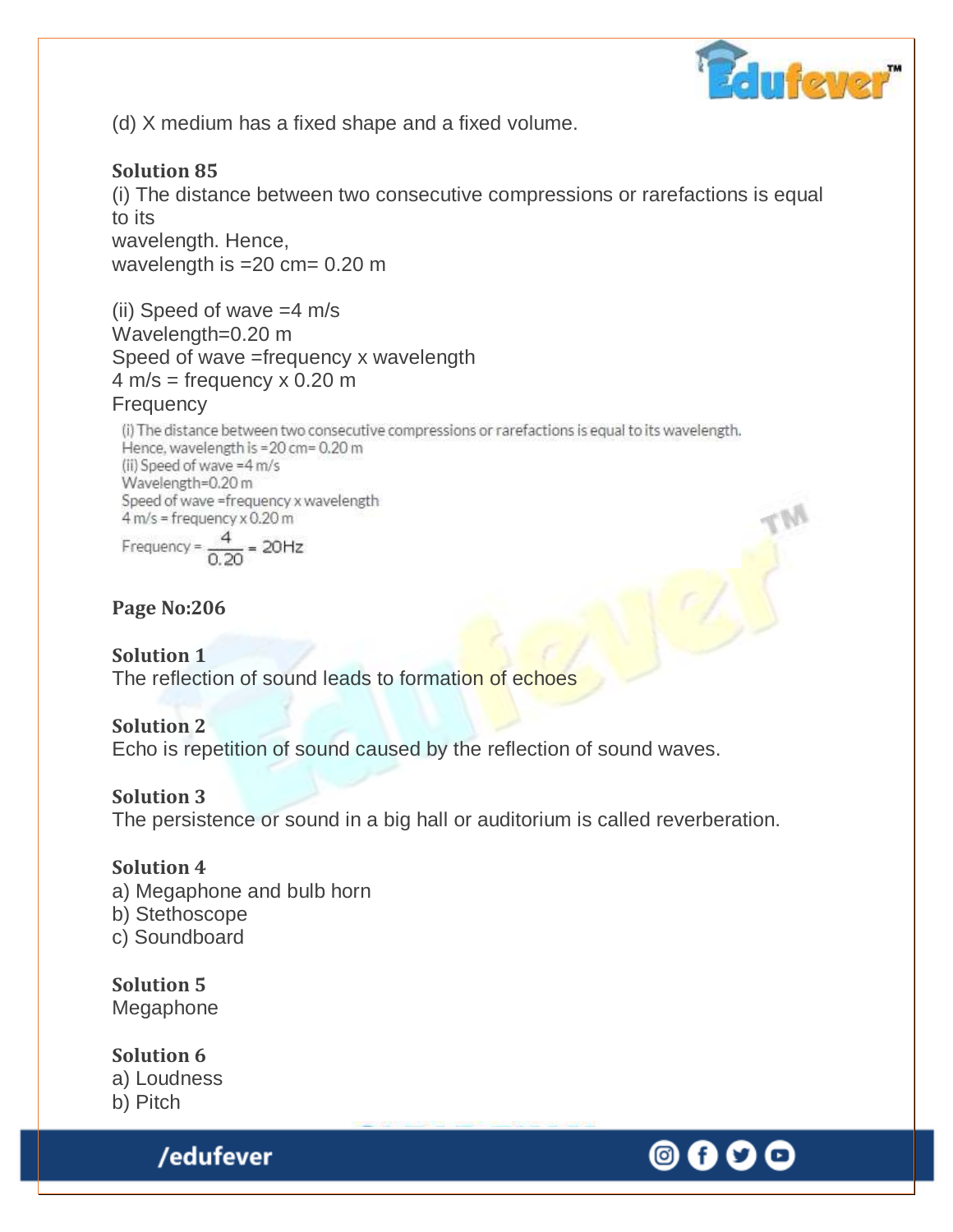

c) Timbre or Quality

# **Solution 7**

The loudness of sound is measured in decibel. Its symbol is dB.

# **Solution 8**

Pitch helps us to distinguish between a man's voice and a woman's voice, even without seeing them.

# **Solution 9**

Pitch of a sound is directly proportional to frequency. Higher the frequency, higher is the pitch of the sound.

### **Solution 10**

(i) Loudness (ii) Pitch (iii) Timbre

**Solution 11** Quality or timbre

**Solution 12** Ears enable us to hear sounds.

### **Solution 13**

Ear drum starts vibrating when outside sound falls on it.

### **Solution 14**

There are three small bones in the middle ear- anvil, hammer and stirrup.

# **Solution 15**

a) Hammer b) Stirrup

### **Solution 16**

The function of three tiny bones in the ear is to increase the strength of vibrations coming from the ear drum before passing them onto the inner ear.

**Page No:207**

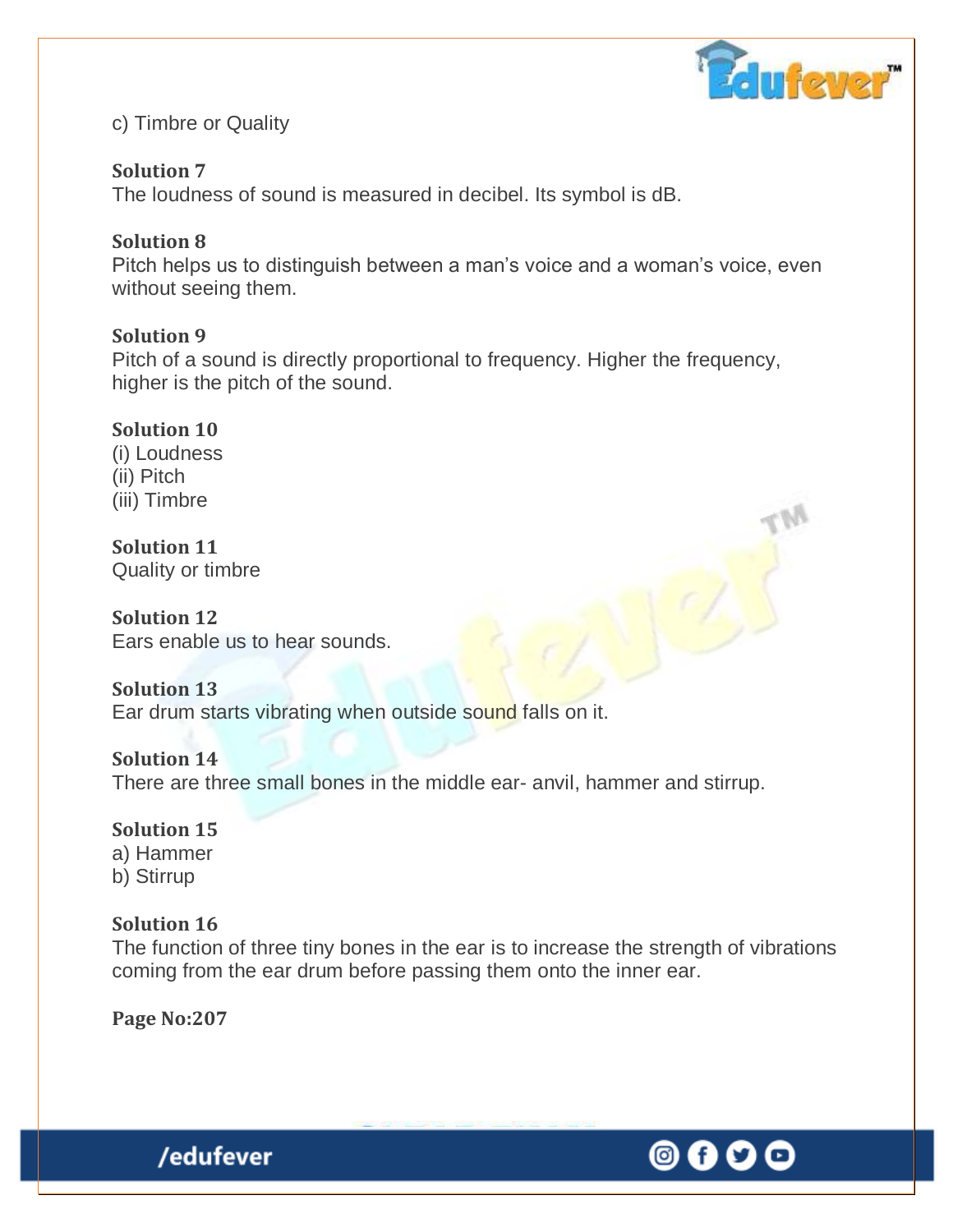

**Solution 17** Eustachian tube

**Solution 18** Auditory nerve

**Solution 19** Ear canal

### **Solution 20**

We should not put a pin or pencil or any other sharp pointed objects in our ears because they can damage the ear-drum and damaging of ear drum can make us deaf.

### **Solution 21**

Ultrasound scans are used to monitor the growth of developing baby in the uterus of the mother.

### **Solution 22**

An ultrasound scan for fetus is better than X-rays because X-rays can damage the delicate body cells of the fetus.

# **Solution 23**

SONAR is used to find the depth of sea by using ultrasonic sound waves.

# **Solution 24**

SO und Navigation And Ranging

### **Solution 25**

Soundboard works on the principle of reflection of sound.

# **Solution 26**

A megaphone is used to address a small gathering of people.

# **Solution 27**

A stethoscope, based on the principle of reflection of sound, is used by doctors to listen to our heartbeats.

#### **Solution 28**

Soundboard is a concave board which is kept behind the speaker on the stage of a big hall.



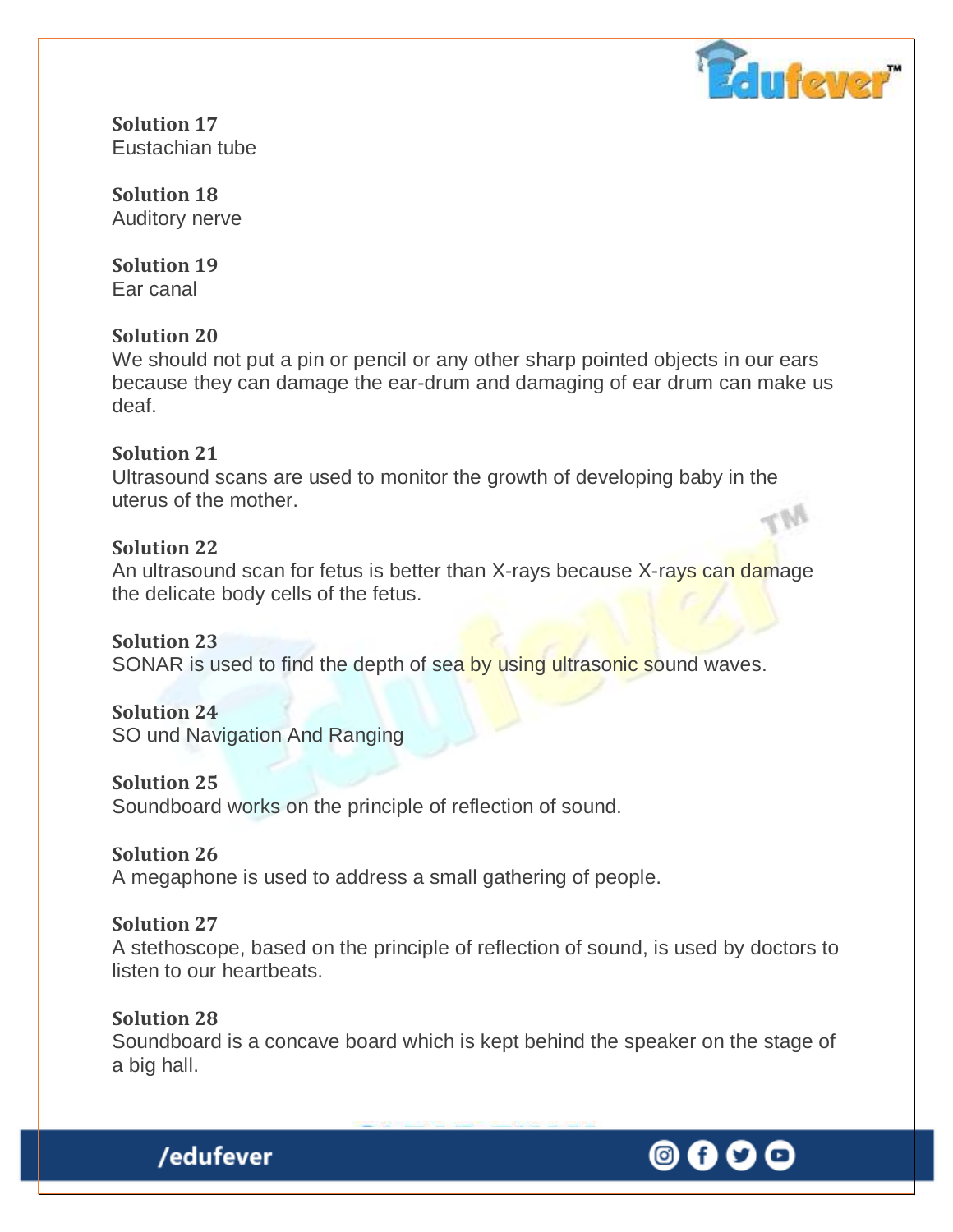

**Solution 29** Curtains and carpets can make our big room less echoey.

### **Solution 30**

No we cannot hear infrasonic waves and ultrasonic waves. That's because the frequencies of both these waves fall beyond the human audible range of frequencies.

**Solution 31** Infrasonic sound

**Solution 32** Ultrasonic sounds

**Solution 33** Infrasonic sound waves

**Solution 34**

As the frequency increases the pitch of the sound also increases.

**Solution 35** The loudness decreases with the decrease in the amplitude of sound.

**Solution 36** Ultrasonic sound waves

### **Solution 37**

- a) reflected
- b) frequency
- c) amplitude
- d) waveform
- e) reflection

# **Solution 38**

An echo is heard sooner on a hot day because the speed of sound in air increases with temperature. So the speed of sound in air is more on a hot day, and an echo is heard sooner.

### **Solution 39**

An echo is heard sooner in water because the speed of sound in water is higher than the speed of sound in air.



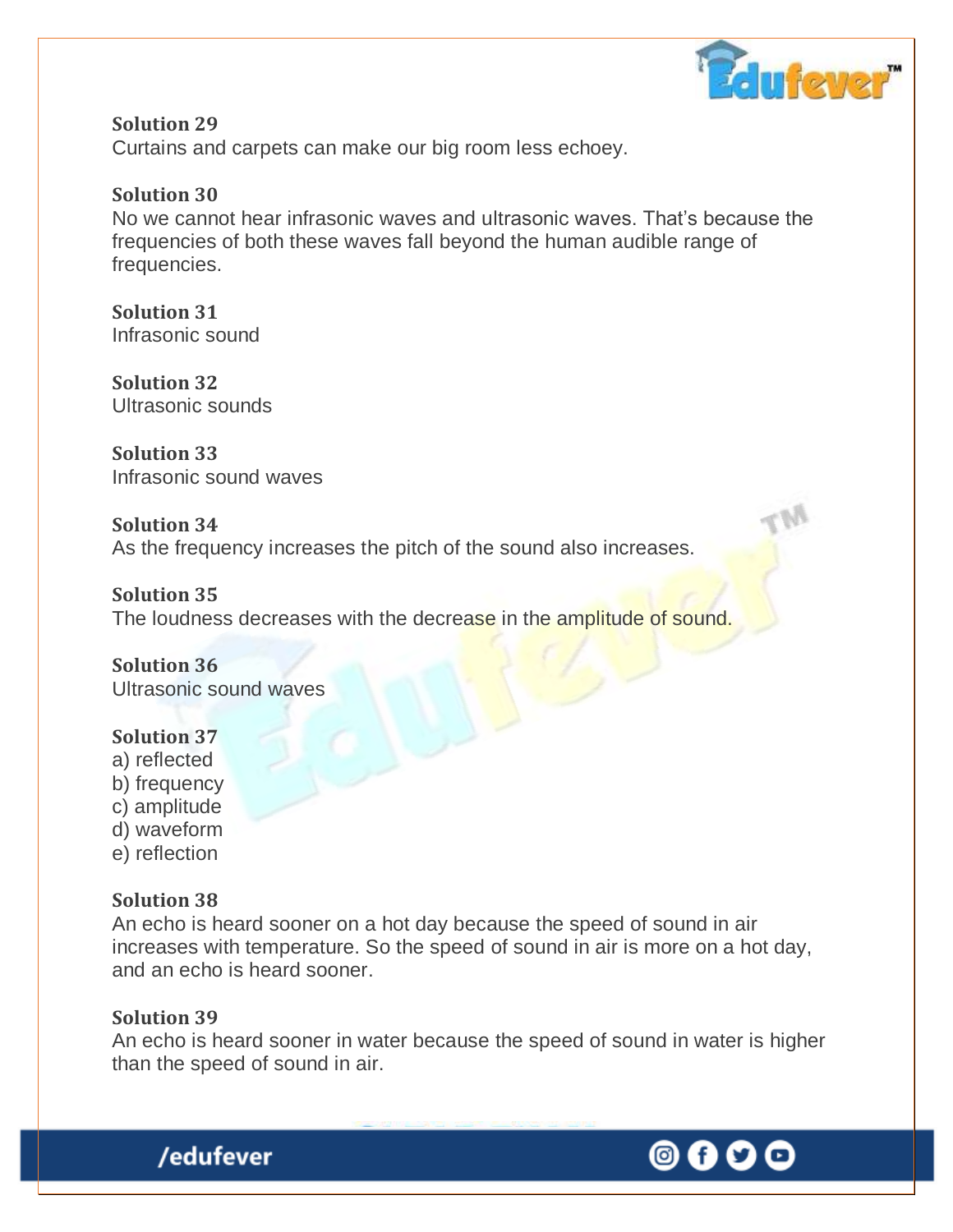

The persistence of sound in a big hall due to repeated reflections from the walls, ceiling and floor of the hall is called reverberation. If the reverberation time in a big hall is too long, then the sound becomes blurred, distorted and confusing due to overlapping.

#### **Solution 41**

Reverberations in a big hall or auditorium can be reduced by the following methods :

i) Panels made of sound absorbing materials are put on the walls and ceilings of hall and auditorium.

ii) Carpets are put on the floor to absorb sound and reduce reverberations

iii) Heavy curtains are put on doors and windows to absorb sound and reduce reverberations

iv) The seats in the hall are made from materials having sound absorbing properties

### **Solution 42**

We hear more clearly in a room with curtains than in a room without curtains because curtains are bad reflectors of sound. They absorb most of the sound falling on them, and hence do not produce echoes. On the other hand, in rooms without curtains, there is a greater reflection of sound due to which some echoes are produced.

These echoes cause a hindrance to hearing.

### **Solution 43**

A megaphone is a large, cone-shaped (or funnel-shaped) device for amplifying and directing the voice of a person who speaks into it. A megaphone works on the principle of multiple reflections of sound.

### **Solution 44**

A bulb horn is a cone shaped wind instrument which used for signaling in bicycles, cars, buses, trucks and boats, etc. A bulb horn works on the principle of multiple

reflections of sound.

### **Solution 45**

Stethoscope is a medical instrument used by the doctors for listening to the sounds produced within the human body, mainly in the heart and lungs. It works on the

principle of multiple reflections of sound.



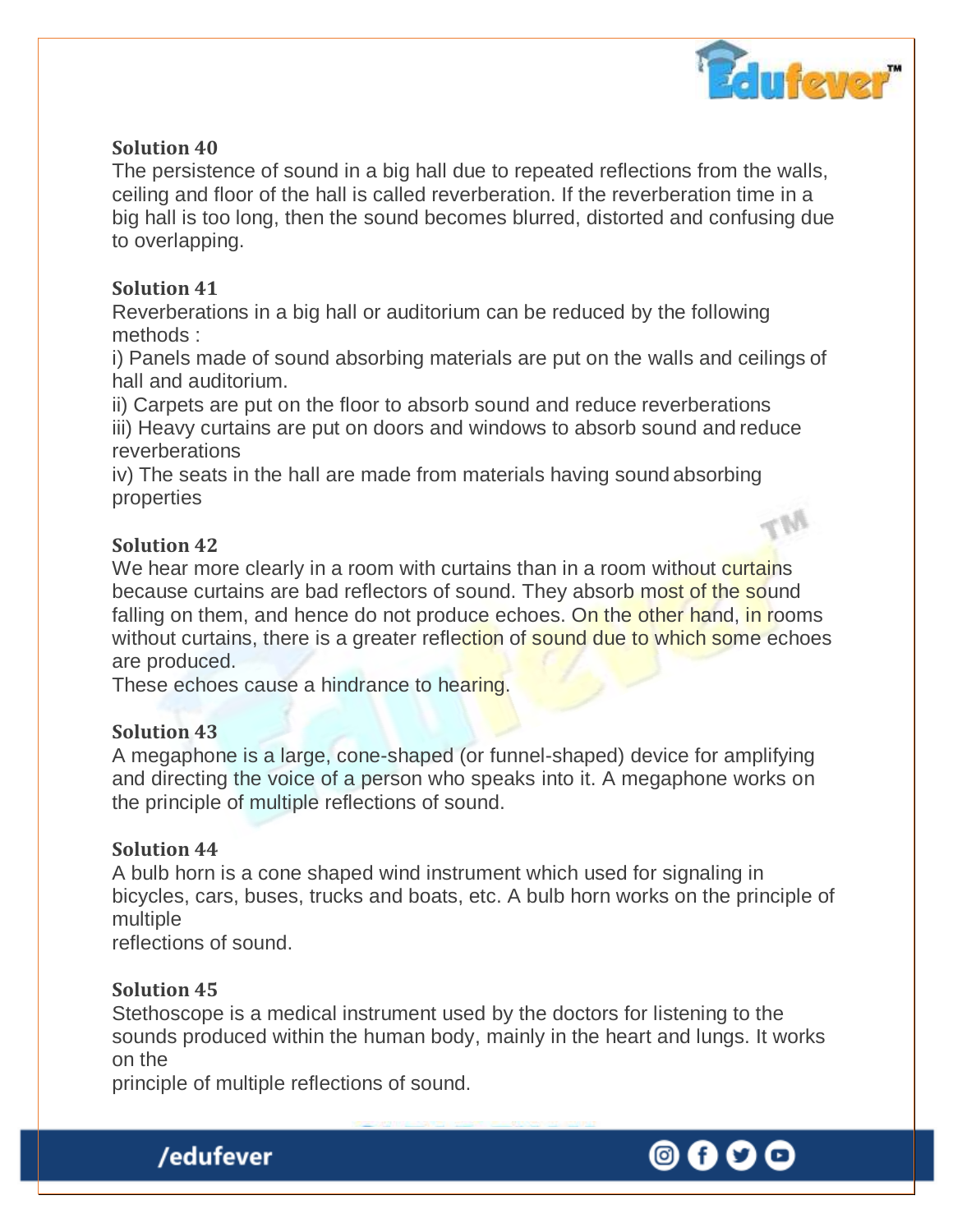



Sound board used in a big hall.

The soundboard is a concave board (curved board) which is placed behind the speaker in large halls or auditoriums so that his speech can be easily heard even by the persons sitting at a considerable distance. The sound board works as follows: the speaker is made to stand at the focus of the concave soundboard. The concave surface of the soundboard reflects the sound waves of the speaker towards the audience (and hence prevents the spreading of sound in various directions). Due to this, sound is distributed uniformly throughout the hall and even the persons sitting at the back of the hall can hear the speech easily.

#### **Solution 47**

a) The loudness of sound is a measure of the sound energy reaching the ear per second. It depends on the amplitude of the sound waves.

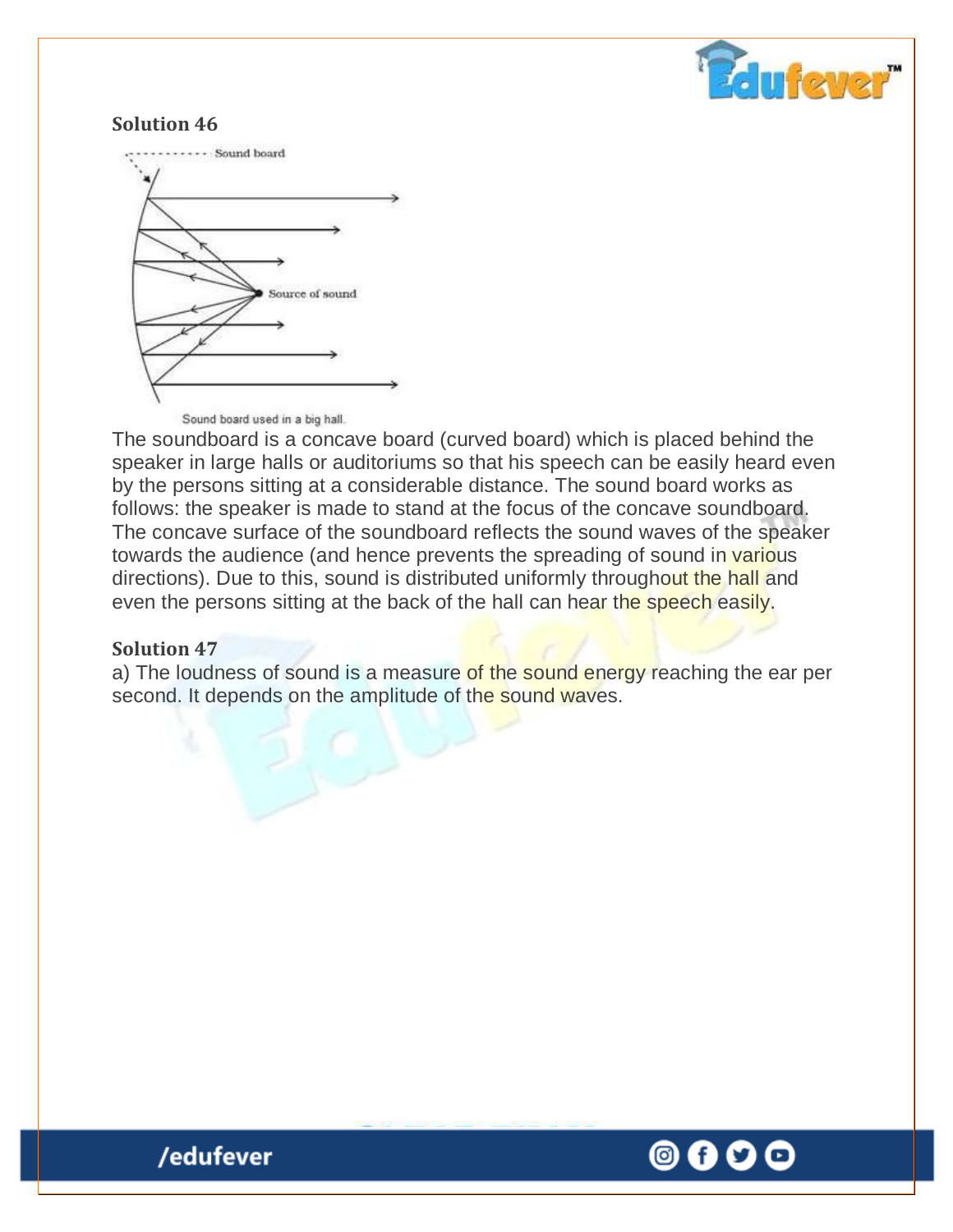



(a)Pitch is that characteristic of the sound by which we can distinguish between different sounds of same loudness. It depends on the frequency of the sound waves

> ◎ 0 O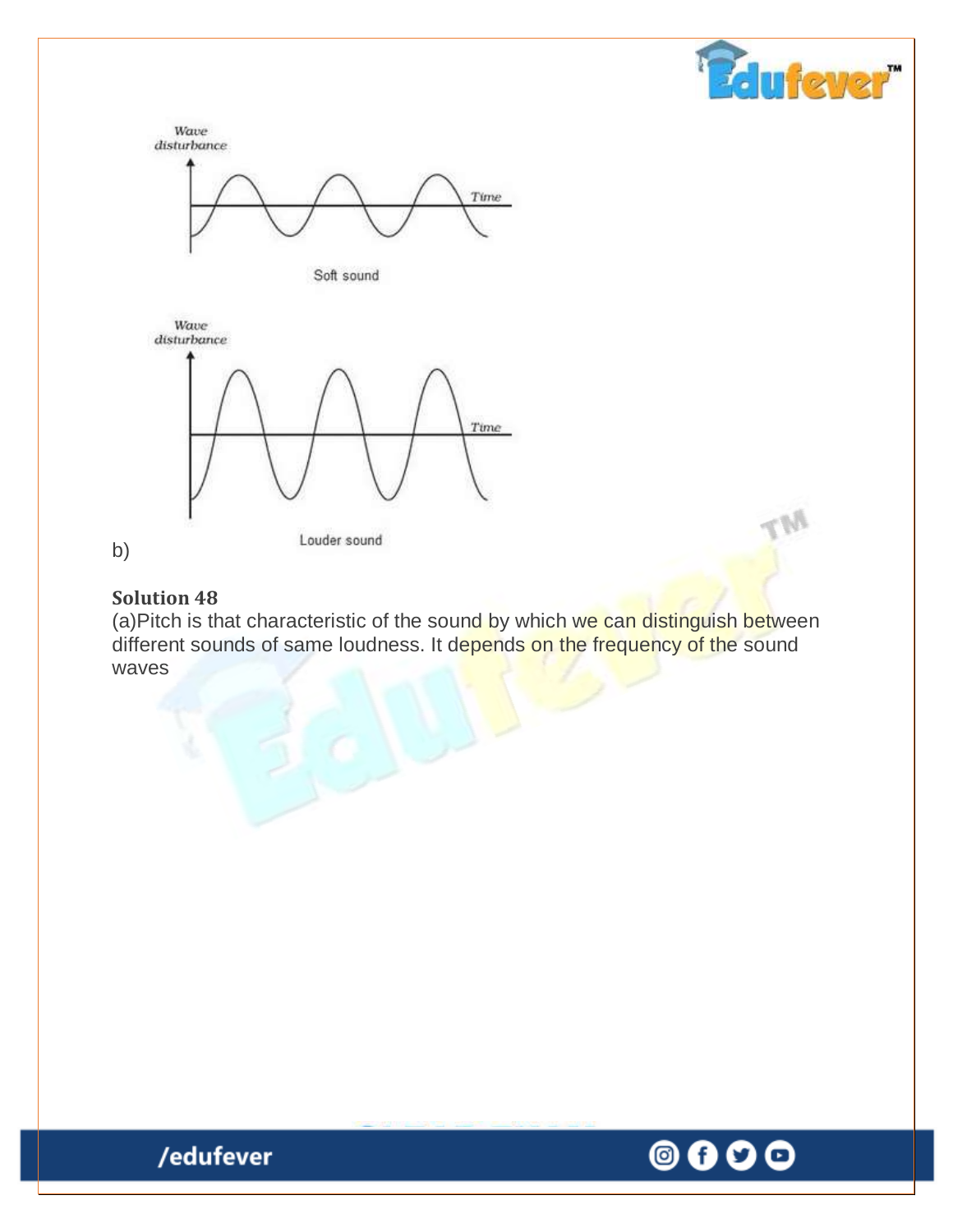



Wave shape for a low pitched sound.

Wave disturbance

Wave shape for a high pitched sound.

#### **Page No:208**

#### **Solution 49**

Quality (or timbre) is that characteristic of the sound by which we can distinguish between sounds of same pitch and loudness produced by different musical instruments (and different singers). The quality (or timbre) depends on the shape of the sound wave (or waveform) produced by it.

#### **Solution 50**

When we strike a table lightly, then due to less energy supplied, the table top vibrates with a small amplitude and hence a soft sound is produced. However if we hit the table hard, due to greater energy supplied, the table top vibrates with a large amplitude and hence a loud sound is produced.

#### **Solution 51**

Ultrasound is used in industry for detecting flaws in metal blocks without damaging them. In hospitals, ultrasound is used to investigate the internal organs of the human body such as liver, kidneys, uterus, etc.

#### **Solution 52**

/edufever

Bats are able to fly at night without colliding with other objects because they emit high frequency ultrasonic squeaks while flying and listen to the echoes produced by the reflection of their squeaks from the objects or obstacles in their path. From

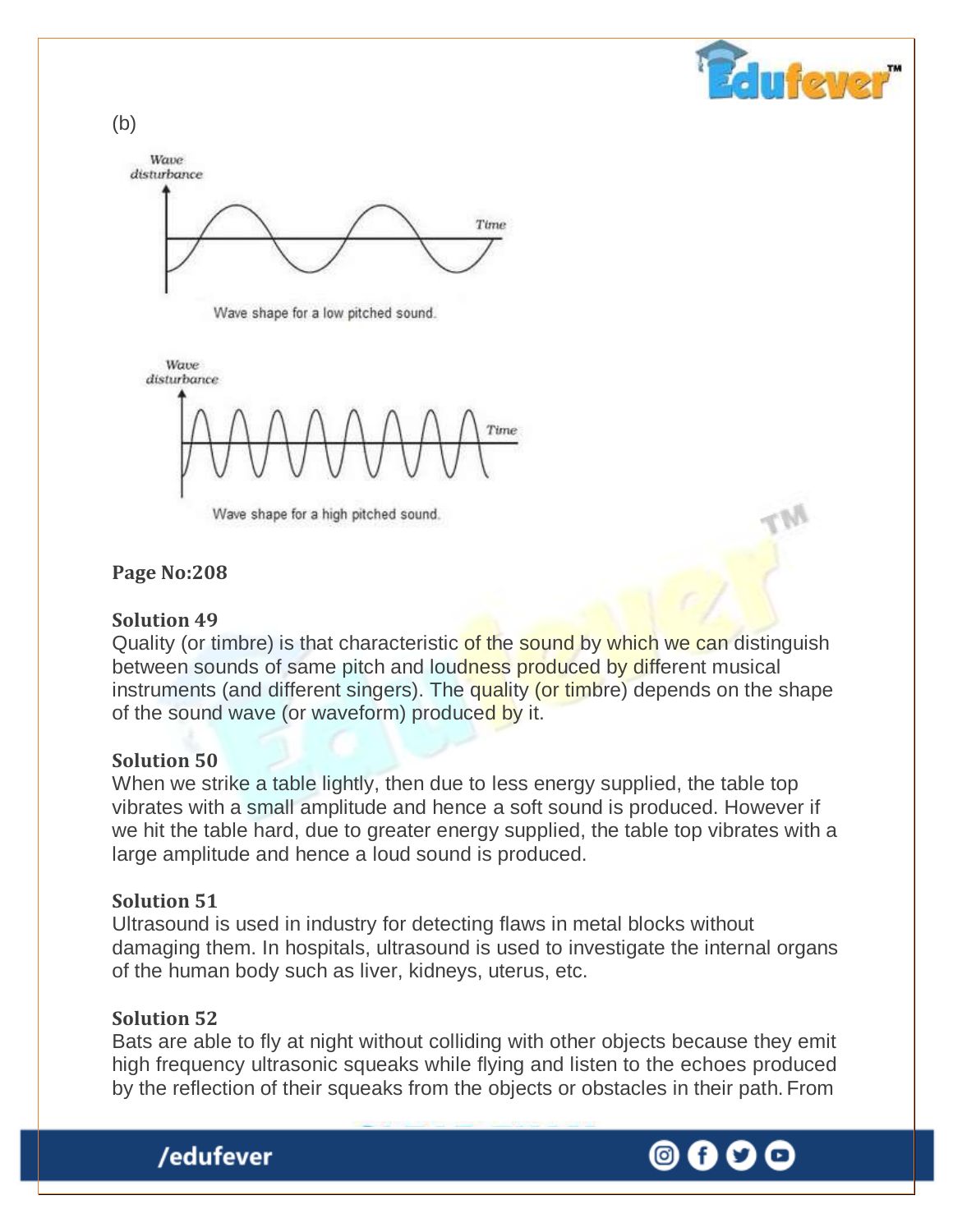

the time taken by the echo to be heard, bats can judge the distance of the object in their path and avoid it by changing the direction.

### **Solution 53**

Bats emit high frequency ultrasonic squeaks while flying and listen to the echoes produced by the reflection of their squeaks from their prey. From the time taken by the echo to be heard, bats can judge the distance of the prey in their path and catch it.

### **Solution 54**

Ultrasound waves are made to pass through one face of the metal block and ultrasound detectors are placed on the opposite face of the block to detect the transmitted ultrasound waves.

(i) If the ultrasound waves pass uninterrupted through all parts of the metalblock, then the block is flawless.

(ii) However, if the ultrasound waves are not able to pass through a part of the metal block and get reflected back, then there is a flaw in the metal block.

# **Solution 55**



Curved ceiling of a conference hall.

/edufever

The ceilings of concert halls are made curved so that sound, after reflection from the ceiling, reaches all part of the hall.

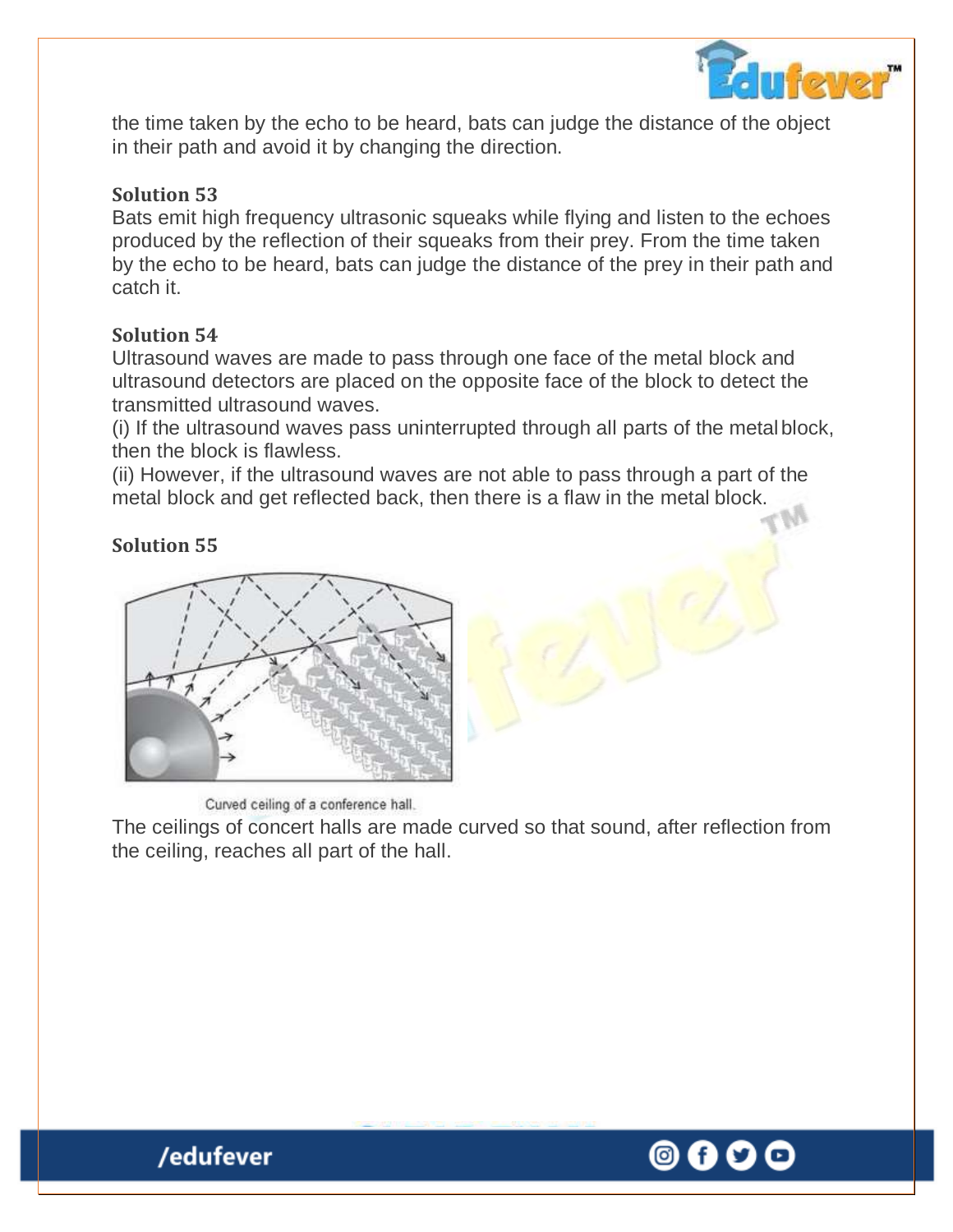



# **Solution 57**

(a) Infrasounds include sounds of frequencies below 20 Hz.

(b) Audible sounds include sounds of frequencies between 20 Hz and 20,000 Hz

(c) Ultrasounds include sounds of frequencies above 20,000 Hz.

### **Solution 58**

(b) Infrasonic waves: 10 Hz, 18 Hz Ultrasonic waves: 30,000 Hz ,50,000 Hz

| Infrasonic waves                     | Ultrasonic waves                     |
|--------------------------------------|--------------------------------------|
| These include sounds of frequencies  | These include sounds of frequencies  |
| below 20 Hz                          | above 20,000 Hz                      |
| These sounds are produced by objects | These sounds are produced by objects |
| vibrating very slowly                | vibrating very rapidly               |

(b) Infrasonic waves: 10 Hz, 18 Hz

/edufever

Ultrasonic waves: 30,000 Hz,50,000 Hz

### **Solution 59**

(a) Range of hearing in humans is 20 Hz to 20,000 Hz

(b) The sound frequencies that cannot be heard by a human ear are 10 Hz, 15 Hz and 40,000 Hz.

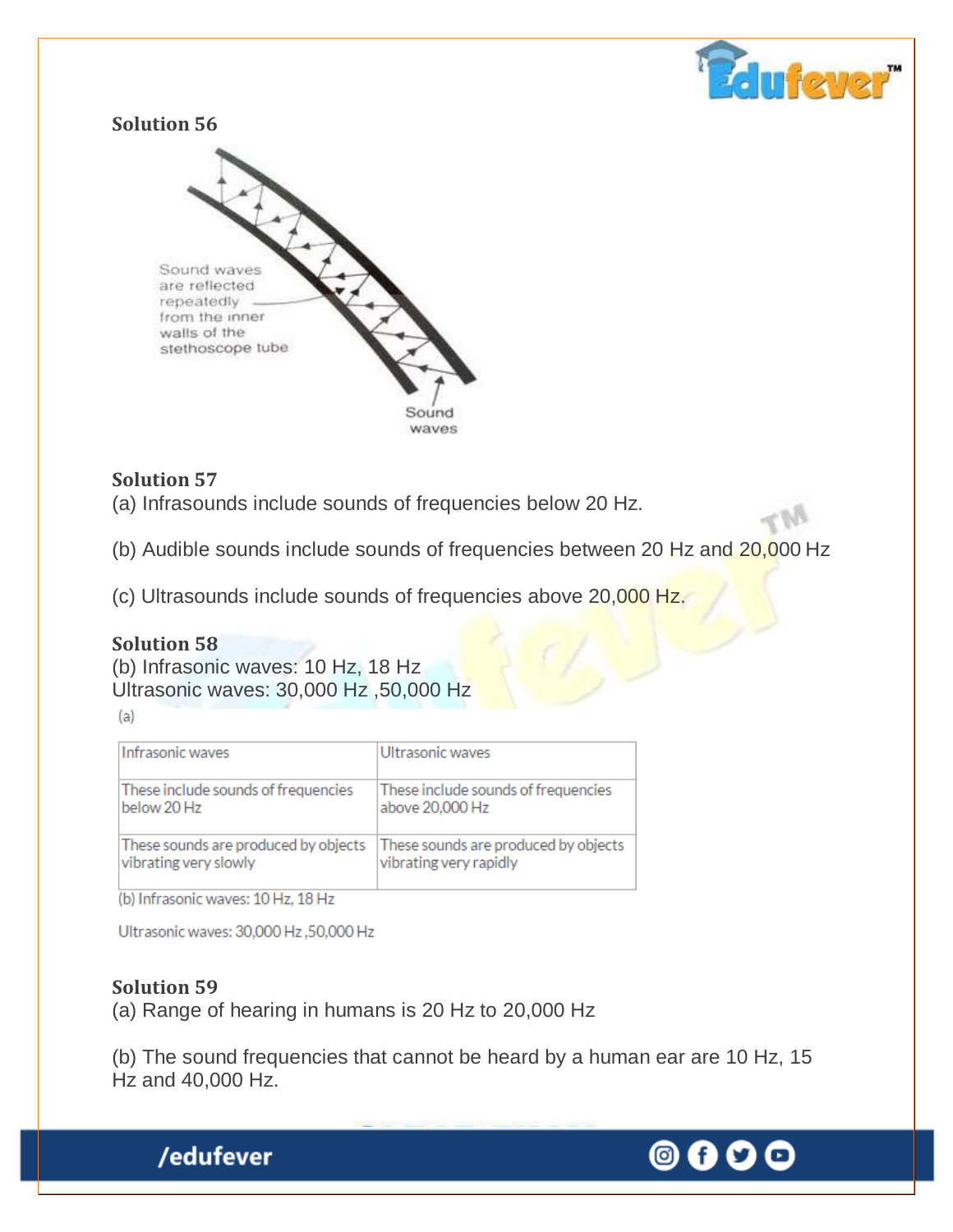

Time taken to listen the echo  $= 5$  s So time taken for

Time taken to listen the echo =  $5 s$ 

So time taken for sound to reach the reflecting surface,  $t = \frac{5}{2} s$ 

Speed of sound in air, v = 342 m/s

Distance of reflecting surface =  $v \times t = 342 \times \frac{5}{2} = 855$  m

### **Solution 61**

We can hear original sound and reflected sound separately only if there is a time interval of at least 0.1 sec between them.

So, time taken to listen to echo  $= 0.1$  s

Time taken for sound to reach the reflecting surface,

We can hear original sound and reflected sound separately only if there is a time interval of at least 0.1 sec between them. So, time taken to listen to echo = 0.1 s

Time taken for sound to reach the reflecting surface,  $t = \frac{0.1}{2} s$ 

Speed of sound in water v = 1500 m/s

Distance of reflecting surface =  $v \times t = 1500 \times \frac{0.1}{2} = 75$  m

### **Solution 62**

(a) The bouncing back of sound when it strikes a hard surface is called reflection of sound.Hard, solid surfaces are the best for reflecting sound waves.

(b) Metal sheet, hard wood are good reflectors of sound.

(c) The laws of reflection of sound are:

1. The incident sound wave, the reflected sound wave, and the normal at the point of incidence, all lie in the same plane.

2. The angle of reflection of sound is always equal to the angle of incidence of sound.

### **Solution 63**

/edufever

(a) The repetition of sound caused by the reflection of sound waves is called echo. An echo is produced when sound is reflected from a hard surface such as a tall brick wall or a cliff.

(b) The minimum distance in air required from a sound reflecting surface to hear an echo (at  $20°C$ ) is 17.2 metrers

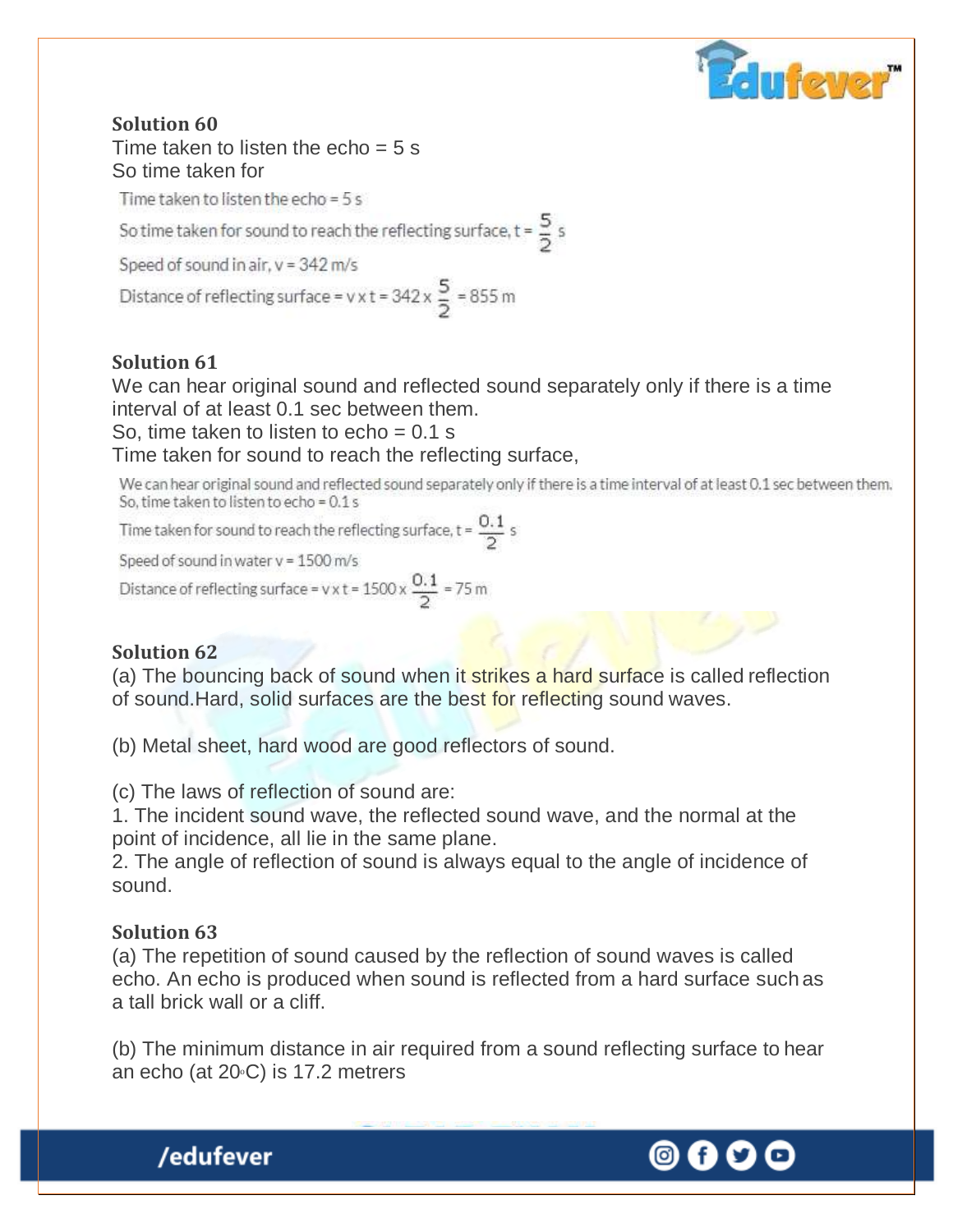

### (c) Distance s = 825 m speed of sound  $v = 330$  m/s Time taken for sound to reach the reflecting surface,

(a) The repetition of sound caused by the reflection of sound waves is called echo. An echo is produced when sound is reflected from such as a tall brick wall or a cliff.

(b) The minimum distance in air required from a sound reflecting surface to hear an echo (at 20°C) is 17.2 metrers

(c) Distance  $s = 825$  m

speed of sound  $v = 330$  m/s

Time taken for sound to reach the reflecting surface,  $t = \frac{s}{v} = \frac{825}{330} = 2.5 s$ 

So, time taken to hear the echo =  $2 \times 2.5 = 5$  s

#### **Solution 64**

(a) Ultrasounds are the sounds having very high frequency which cannot be heard by human beings.

(a) Ultrasounds are the sounds having very high frequency which cannot be heard by human beings.

| Ordinary sound                                                                                                | Ultrasound                                  |
|---------------------------------------------------------------------------------------------------------------|---------------------------------------------|
| These include sounds of frequencies in These include sounds of frequencies<br>the range of 20 Hz to 20,000 Hz | above 20,000 Hz                             |
| These sounds are audible to human<br>Pars.                                                                    | These sounds are inaudible to human<br>ears |

(b) Applications of ultrasound are:

1. Ultrasound is used in industry for detecting flaws in metal blocks without damaging them

2. In hospitals, ultrasounds are used to investigate the internal organs of the human body such as liver, kidneys, uterus, etc

3. Ultrasounds are also used to monitor the growth of fetus inside the mother's uterus.

(b)Applications of ultrasound are:

1. Ultrasound is used in industry for detecting flaws in metal blocks without damaging them

2. In hospitals, ultrasounds are used to investigate the internal organs of the human body such as liver, kidneys, uterus, etc

3. Ultrasounds are also used to monitor the growth of fetus inside the mother's uterus.

#### **Solution 65**

/edufever

(a)Infrasonic waves include sounds of frequencies below 20 Hz. These sounds

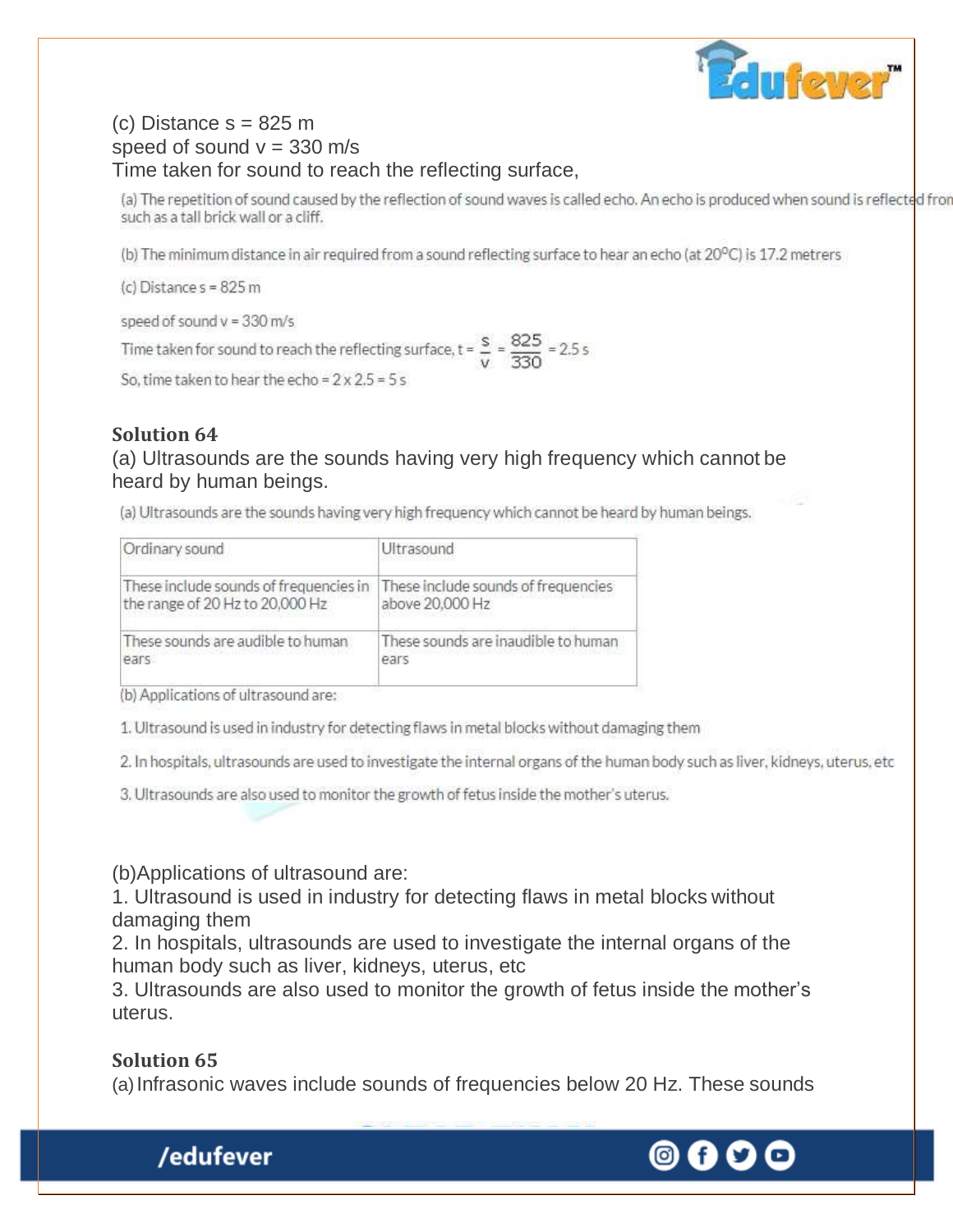

are produced by objects vibrating very slowly. Whales and elephants can produce these sounds.

(b)Ultrasonic waves include sounds of frequencies above 20,000 Hz. These sounds are produced by objects vibrating very rapidly. Bats and dolphins can produce these sounds.

(c) Speed of sound  $v = 344$  m/s Lower frequency  $f_i = 20$  Hz Higher frequency  $f_h = 20,000$ Hz

(a) Infrasonic waves include sounds of frequencies below 20 Hz. These sounds are produced by objects vibrating very slowly. Whale elephants can produce these sounds.

(b) Ultrasonic waves include sounds of frequencies above 20,000 Hz. These sounds are produced by objects vibrating very rapidly. I dolphins can produce these sounds.

(c) Speed of sound  $v = 344$  m/s

Lower frequency f<sub>l</sub>= 20 Hz

Higher frequency  $f_h = 20,000$ Hz

Wavelength(<sub>I)</sub> =  $\frac{v}{f_1}$  =  $\frac{344}{20}$  = 17.2 m  $\text{Wavelength}_{\text{(h)}} = \frac{v}{f_{\text{h}}} = \frac{344}{20000} = 0.0172\text{m}$ So, the wavelength range is 0.0172 m to 17.2 m.

### **Solution 66**

(a) Echolocation is the method used by some animals to locate the objects by hearing the echoes of their ultrasonic squeaks.

(b) Echocardiography is the use of ultrasound waves to investigate the action of the heart.

(c) Ultrasonography is the technique of obtaining pictures of internal organs of the body by using echoes of ultrasound pulses.

(b) Bat navigates and finds its food by echolocation.

(c) Porpoise produces ultrasonic waves.

### **Solution 67**

/edufever

(a) SONAR stands for SOund Navigation And Ranging. A sonar is an apparatus (or device) which is used to find the depth of a sea or to locate the underwater things like shoals of fish, shipwrecks and enemy submarines.

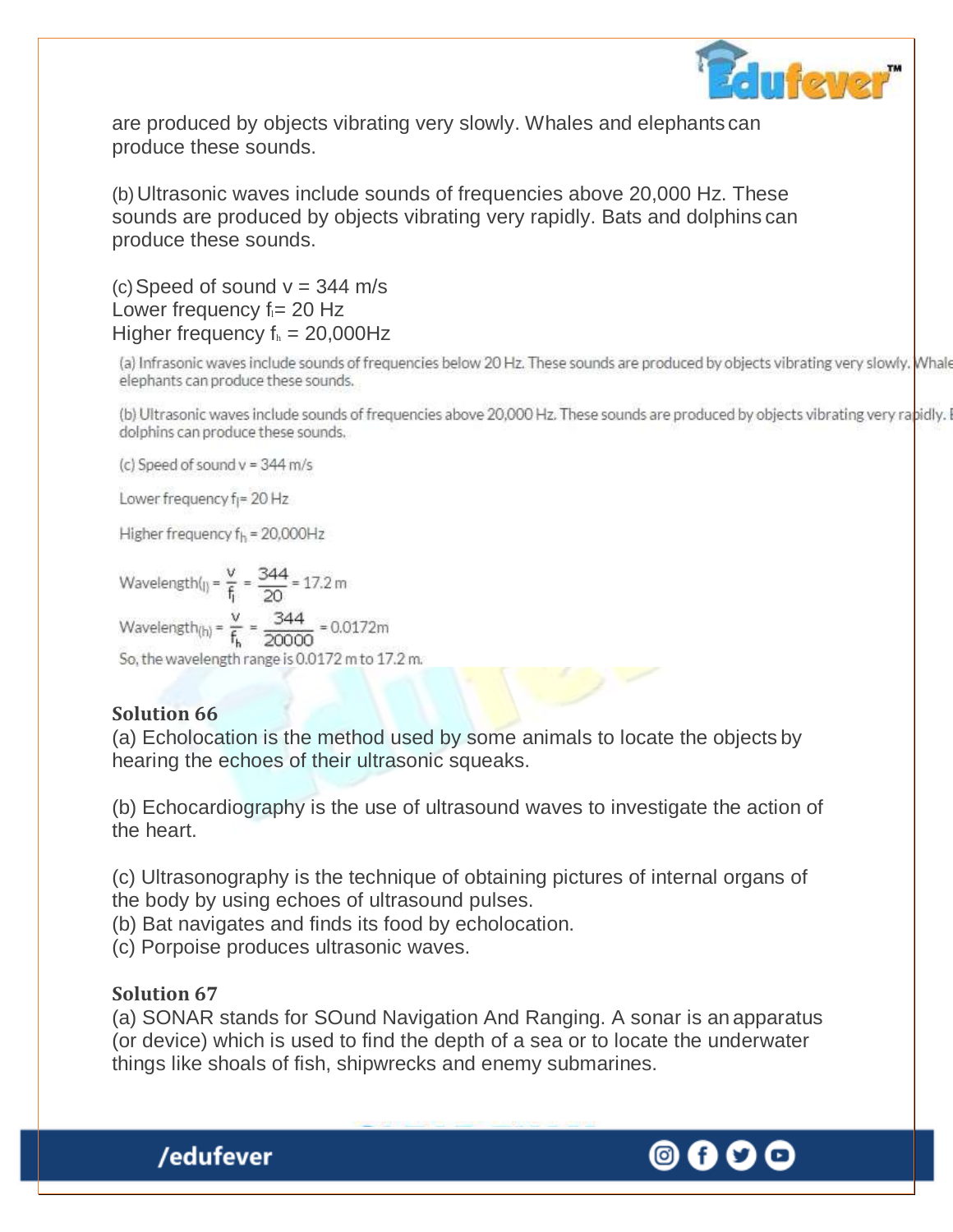

# (b) Time taken to listen to the return signal  $=$  3 s

(a) SONAR stands for SOund Navigation And Ranging. A sonar is an apparatus (or device) which is used to find the depth of a sea or to locate the underwater things like shoals of fish, shipwrecks and enemy submarines.

(b) Time taken to listen to the return signal = 3 s

 $= 1.5s$ So time taken to reach the objec Speed of sound in water = 1440 m/s Distance of object =  $1440 \times 1.5 = 2160$  m

# **Solution 68**



#### Construction of human ear:

The ear consists of three compartments: outer ear, middle ear and inner ear. The outer ear consists of broad part called pinna and about 2 to 3 centimeters long passage called ear canal. At the end of ear canal is a thin, elastic, circular membrane called tympanum or ear-drum. The middle ear contains three small delicate bones called hammer, anvil and stirrup. These bones are linked to one another. The one end of hammer is touching the ear drum and its other end is connected to the second bone called anvil. The other end of anvil is connected to the third bone called stirrup. And the free end of stirrup is held against the membrane over the oval window of the inner ear. The lower part of middle ear has Eustachian tube going to the throat. The inner ear has a coiled structure called cochlea. The cochlea is filled with liquid containing sound sensitive nerve cells. The other side of cochlea is connected to the auditory nerve which goes to the brain.

Working of human ear:

/edufever

The sound waves are collected by the pinna. These sound waves pass through ear canal and fall on the ear-drum. Sound waves consist of compressions and rarefactions. When the compression strikes the ear drum, the pressure on the

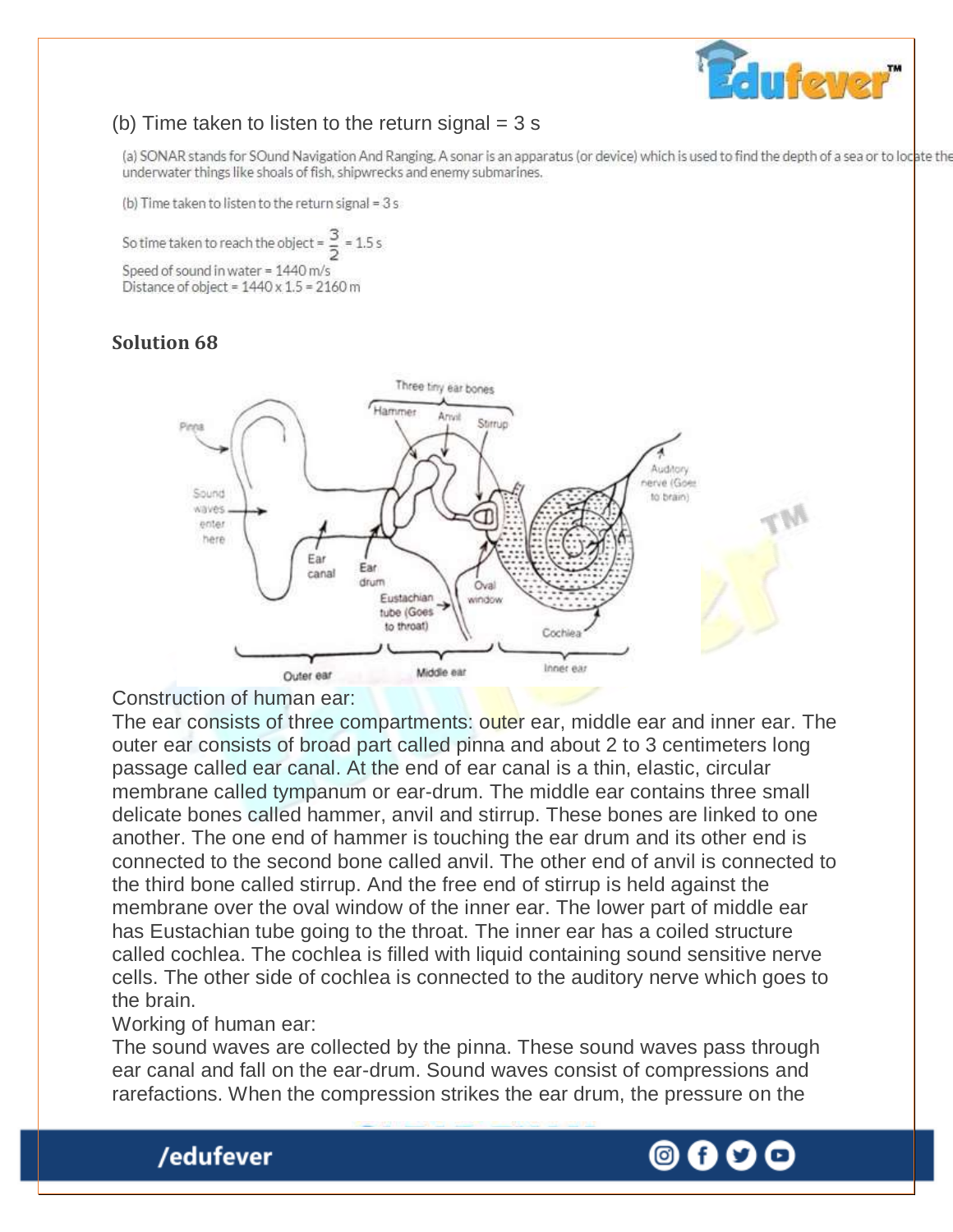

outside of ear drum increases and pushes the ear drum inwards. And when rarefaction strikes the ear drum, the pressure on the outside of ear drum decreases and it moves outwards. Thus, when sound waves fall on the ear drum, it vibrates back and forth rapidly. These vibrations are passed onto the three bones in the middle ear and finally to the liquid in the cochlea. Due to this, liquid in the cochlea starts to vibrate, setting up electrical impulses in the nerve cells present in it. These impulses are carried to the brain by auditory nerve. The brain interprets the impulses and we get the sensation of hearing.

#### **Page No:209**

#### **Solution 85**

(a) Echo

(b) Sound gets reflected back

(c) Incident sound travels distance = 800 m Sound after reflection travels = 800 m Total distance travelled by sound =  $800 + 800 = 1600$  m

(d) Distance of cliff,  $d = 800$  m Time taken to listen to the echo  $= 5$  s

(a) Echo

(b) Sound gets reflected back

(c) Incident sound travels distance = 800 m

Sound after reflection travels = 800 m

Total distance travelled by sound = 800 + 800 = 1600 m

(d) Distance of cliff,  $d = 800$  m

Time taken to listen to the echo = 5 s

So time taken by sound to reach the cliff,  $t = \frac{5}{5} = 2.5 s$ 

Speed of sound =  $\frac{d}{t} = \frac{800}{2.5} = 320$  m/s

### **Page No:210**

**Solution 86** (a) A and D (b) B and D

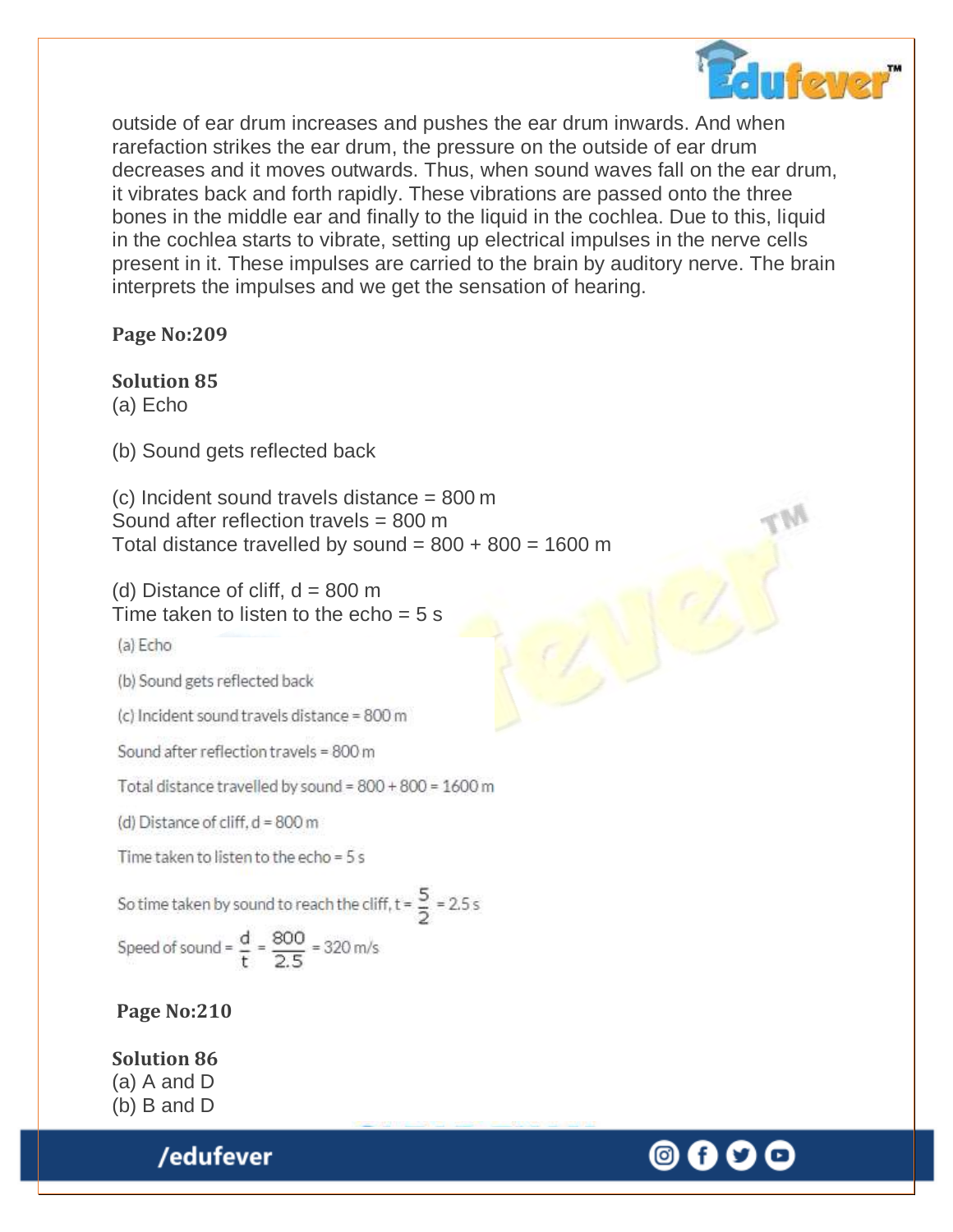

(c) Same vibrating body produced all the sound wvaes

(d) Tuning forks

# **Solution 87**

(a) The air in-between Anhad and the loudspeaker vibrates with the frequency of 200 Hz

(b) Anhad receives sound in the right ear by the sound waves coming directly from the loudspeaker and in his left ear he receives sound from sound waves reflected from the classroom wall.

# **Solution 88**





# **Solution 89**

### a)

- (i) X is ultrasonic sound
- (ii) Y is infrasonic sound
- (iii) Z is audible sound

/edufever

(b) Ultrasound machine in hospitals